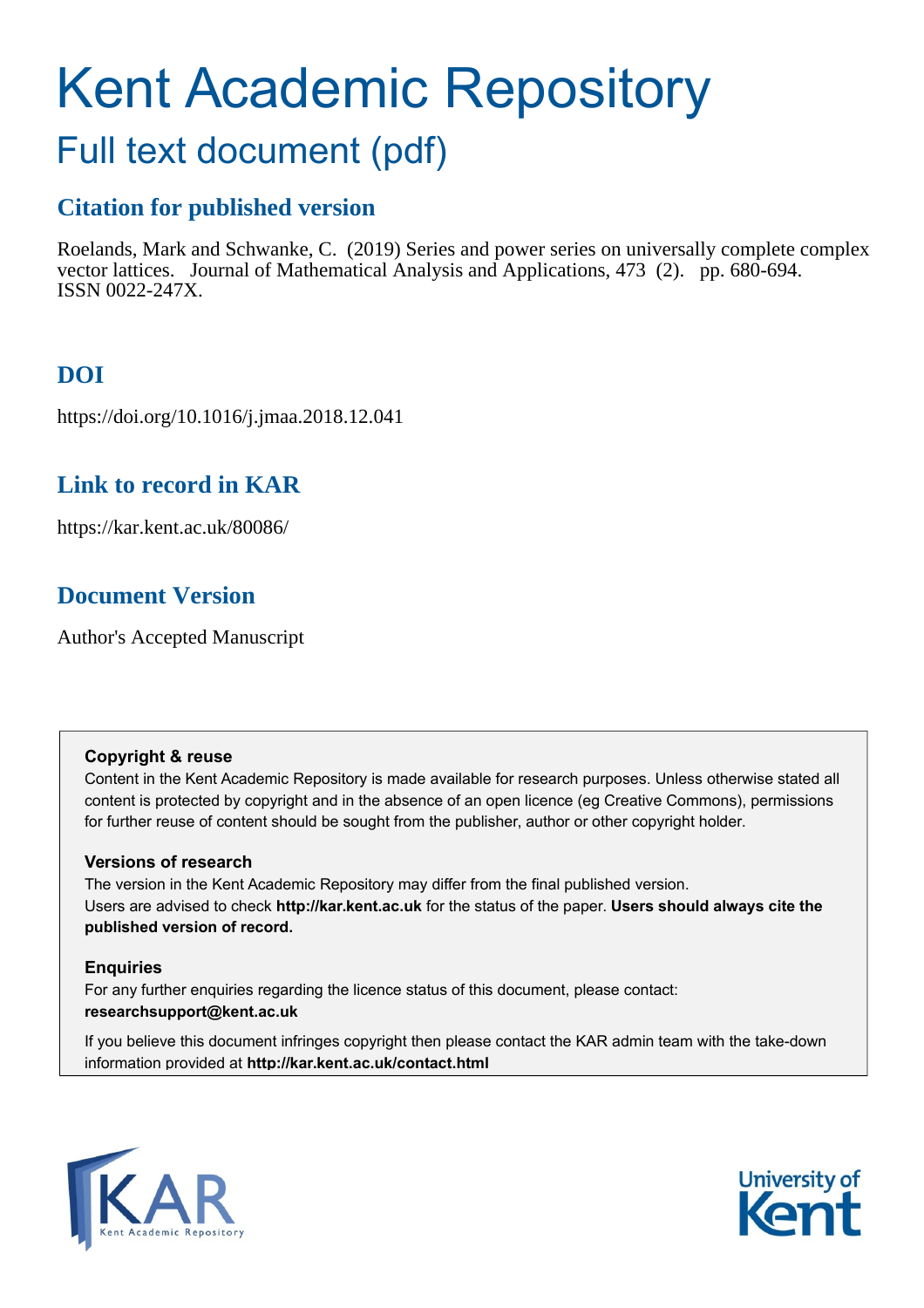## SERIES AND POWER SERIES ON UNIVERSALLY COMPLETE COMPLEX VECTOR LATTICES

M. ROELANDS AND C. SCHWANKE

Abstract. In this paper we prove an nth root test for series as well as a Cauchy-Hadamard type formula and Abel's' theorem for power series on universally complete Archimedean complex vector lattices. These results are aimed at developing an alternative approach to the classical theory of complex series and power series using the topology of order convergence.

#### 1. INTRODUCTION

The theory of complex analysis on complex Banach spaces enjoys a long, well-known, and fruitful history, which is summarized in the text [13]. This theory generalizes the classical theory of functions of a complex variable by using norms as a generalization of the ordinary modulus on the complex plane. In this paper we investigate complex analysis via an alternative generalization of the complex modulus on C: the modulus on Archimedean complex vector lattices. This complex vector lattice modulus naturally leads to the notion of order convergence, providing us with an order-theoretic perspective of classical complex analysis.

The idea of an abstract order-theoretic complex modulus, to the authors' best knowledge, first appeared on complex AL-spaces in a 1963 paper by Rieffel (see [15, 16]). Here Rieffel defined the modulus for any element z of a complex AL-space by

$$
|z| := \sup\{Re(e^{i\theta}z) : \theta \in [0, 2\pi]\}.
$$
 (1)

In 1968, this formula for the modulus was defined more generally on Banach lattices by Lotz [9] and was further extended to vector space complexifications of uniformly complete Archimedean vector lattices in 1971 by Luxemburg and Zaanen [10]. The authors of [10] referred to these complexifications of uniformly complete Archimedean vector lattices as complex Riesz spaces.

*Date*: March 22, 2018.

<sup>2010</sup> *Mathematics Subject Classification.* Primary: 46A40; Secondary: 40J05.

*Key words and phrases.* series, power series, complex vector lattice, order topology, complex analysis.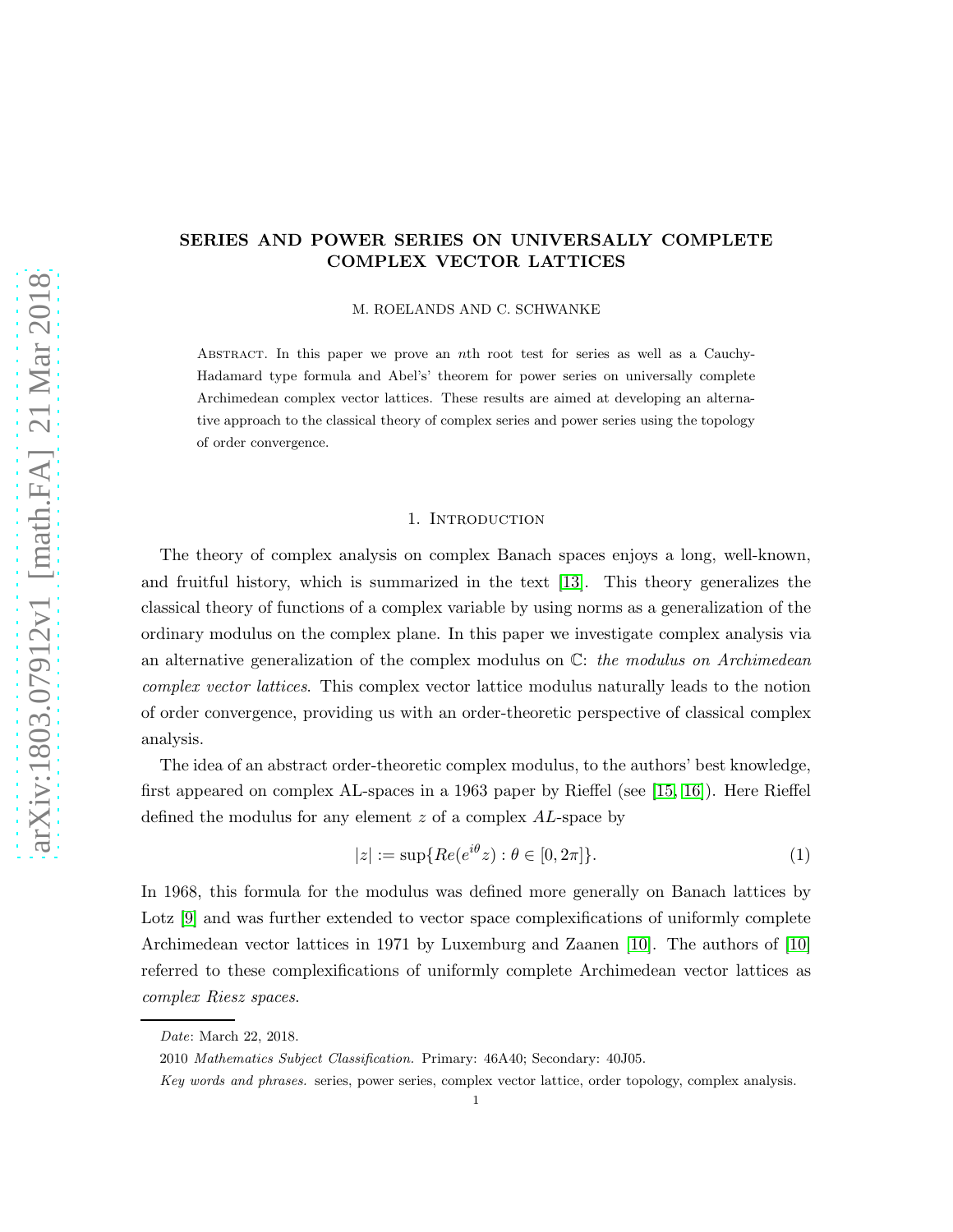The notion of a complex Riesz space, or complex vector lattice, was extended slightly by de Schipper in 1973 (see [17]), who defined a complex vector lattice to be a complex vector space E of the form  $E = E_{\rho} \oplus iE_{\rho}$ , where  $E_{\rho}$  is a real vector lattice that is closed under the supremum in (1). This extension was not a trivial one, as there exist real vector lattices that are closed under the supremum in (1) that are not uniformly complete. An example provided by Azouzi in [3] is the space of all real-valued step functions. A trivial variation of the formula  $(1)$  was termed the *de Schipper formula* in [4].

Providing an alternative approach, Mittelmeyer and Wolff in [12] defined a modulus on a complex vector space E to be an idempotent mapping  $|\cdot|: E \to E$  that satisfies

- (i)  $|\alpha x| = |\alpha| |x|$  for all  $\alpha \in \mathbb{C}$  and each  $x \in E$ ,
- $\begin{array}{c} \n\text{(ii)} \\ \n\text{(iii)} \n\end{array}$  $||x| + |y|| - |x + y|| = |x| + |y| - |x + y|$ , and
- (iii) E is in the C-linear hull of the range of  $|\cdot|$ .

The authors of  $[12]$  proved that any complex vector space E equipped with a modulus is a complex vector lattice (in the sense of de Schipper), and that the modulus on  $E$  was necessarily given by the de Schipper formula.

We focus here on using this complex vector lattice modulus to abstract the classical nth root test for series as well as the Cauchy-Hadamard formula and Abel's Theorem for power series on universally complete Archimedean complex vector lattices (see Theorem 3.6, Theorem 3.11, and Proposition 3.12). Indeed, universally complete Archimedean complex vector lattices provide a natural framework for order-theoretic generalizations of these classical results. In particular, these spaces possess a vector lattice complex modulus, giving us notions of magnitude and order convergence. Additionally, it is well known that every universally complete Archimedean (real) vector lattice is in fact a  $\Phi$ -algebra, i.e. an f-algebra with a multiplicative identity. It follows that universally complete Archimedean complex vector lattices possess an algebraic structure which is compatible with their order structure. Moreover, we can define nth roots of positive elements inside every universally complete Archimedean complex vector lattice, allowing us to formulate an abstract nth root test in this setting. We stress that the assumption of universal completeness is essential to this paper. For example, Remark 3.7 illustrates that Lemma 3.5 and Theorem 3.6(i) fail to hold inside a non-universally complete Archimedean complex Φ-algebra.

To our best knowledge, this is the first paper that studies power series abstractly on universally complete Archimedean complex vector lattices. The main results here illustrate how fundamental aspects of vector lattice theory, such as weak order units and projection bands, play a significant yet almost hidden role in classical complex analysis.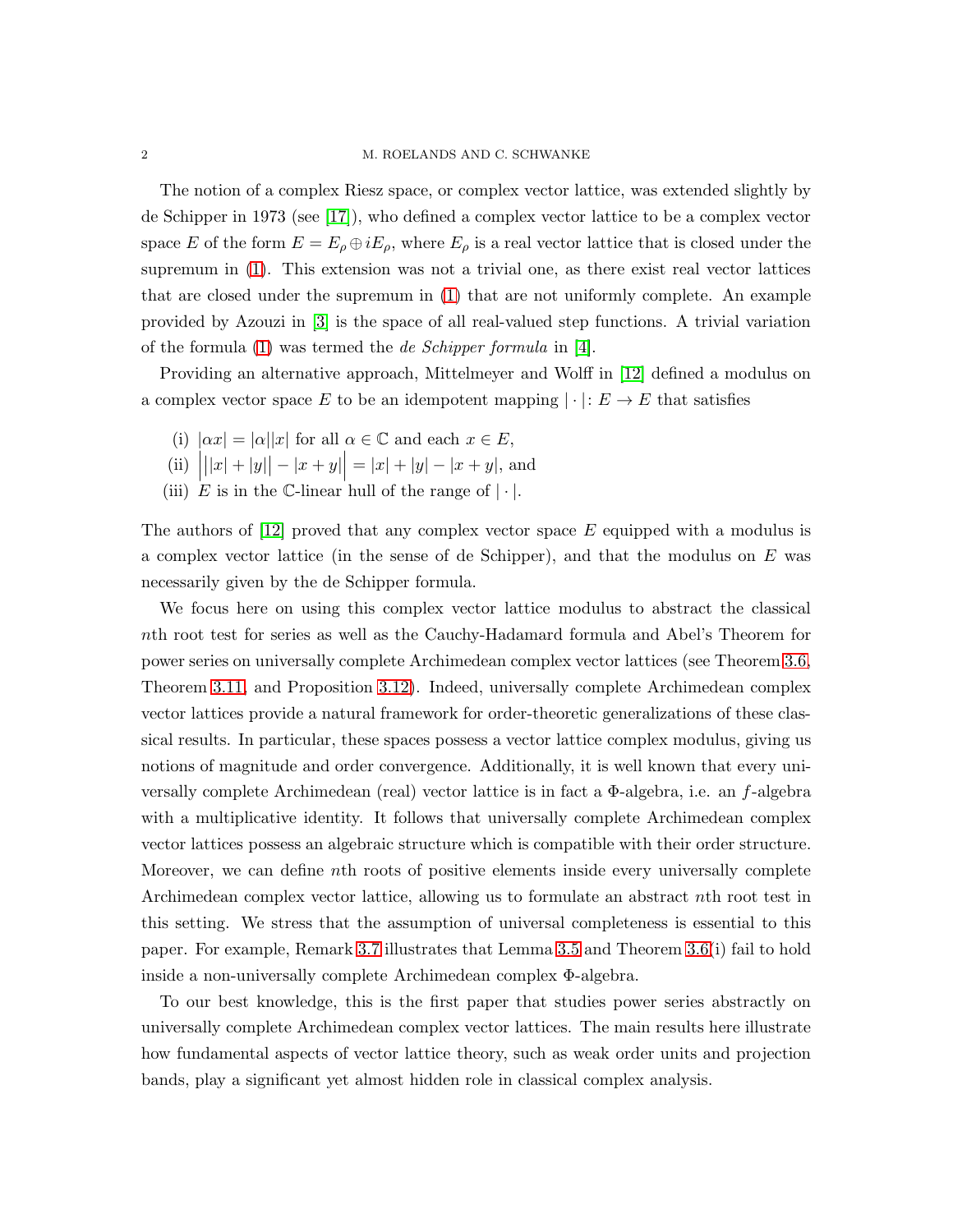### 2. Preliminaries

We refer the reader to the standard texts  $[2, 11, 18]$  for any unexplained terminology or basic results regarding vector lattices, f-algebras, and Φ-algebras. As conventional, C represents the field of complex numbers in this paper. The set of strictly positive integers is represented by N, and we use the notation  $\mathbb{N}_0 := \mathbb{N} \cup \{0\}$  throughout.

We say that an Archimedean (real) vector lattice E is square mean closed (see [4, page 482] or [17, page 356]) if  $\sup\{(\cos \theta)f + (\sin \theta)g : \theta \in [0, 2\pi]\}\)$  exists in E for every  $f, g \in E$ , in which case we write

$$
f \boxplus g := \sup\{(\cos \theta)f + (\sin \theta)g : \theta \in [0, 2\pi]\} = \sup\{Re\big(e^{-i\theta}(f + ig)\big) : \theta \in [0, 2\pi]\}.
$$

For example, every uniformly complete Archimedean vector lattice is square mean closed (see  $[5, Section 2]$ ). Given a square mean closed Archimedean (real) vector lattice  $E$ , we call the vector space complexification  $E \oplus iE$  an Archimedean complex vector lattice [17, pages 356–357. The vector lattice E is called the real part of  $E \oplus iE$ . Given an Archimedean complex vector lattice E, we denote its real part by  $E_{\rho}$ .

The *modulus* on an Archimedean complex vector lattice  $E$  is defined by

$$
|f + ig| := f \boxplus g \quad (f, g \in E_{\rho}).
$$

The notion of the positive cone of a vector lattice naturally extends to complex vector lattices. Indeed, the *positive cone* of an Archimedean complex vector lattice  $E$  is the set  $E_+ := \{f \in E : |f| = f\}.$  Note that  $E_+$  is also the positive cone of  $E_\rho$ .

A key observation to be made is that every universally complete Archimedean (real) vector lattice is a  $\Phi$ -algebra (see e.g. [8, Theorem 15.22]), allowing us to introduce the notions of power series and nth roots in these spaces. Recall that a  $-real$  Φ-algebra is a (real) f-algebra possessing a multiplicative identity. The multiplication on a universally complete Archimedean complex vector lattice E will always be indicated by juxtaposition, and we denote the multiplicative identity of  $E$  by  $e$  throughout. Observe that the Dedekind completeness of  $E$  implies that  $E$  is square mean closed, and also note that the multiplication on E canonically extends to  $E \oplus iE$ . Therefore,  $E \oplus iE$  is an Archimedean complex vector lattice endowed with a complex Φ-algebra structure. For more information on complex Φ-algebras, see [7].

Given an Archimedean (real) f-algebra  $A, a \in A_+$ , and  $n \in \mathbb{N}$ , if there exists  $r \in A_+$ such that  $r^n = a$ , we call r an nth root of a. In a uniformly complete Archimedean complex Φ-algebra A, there exists a unique nth root of a for every  $a \in A_+$  and all  $n \in \mathbb{N}$  (see [6, Corollary 6]). This *n*th root of *a* is denoted by  $a^{1/n}$ .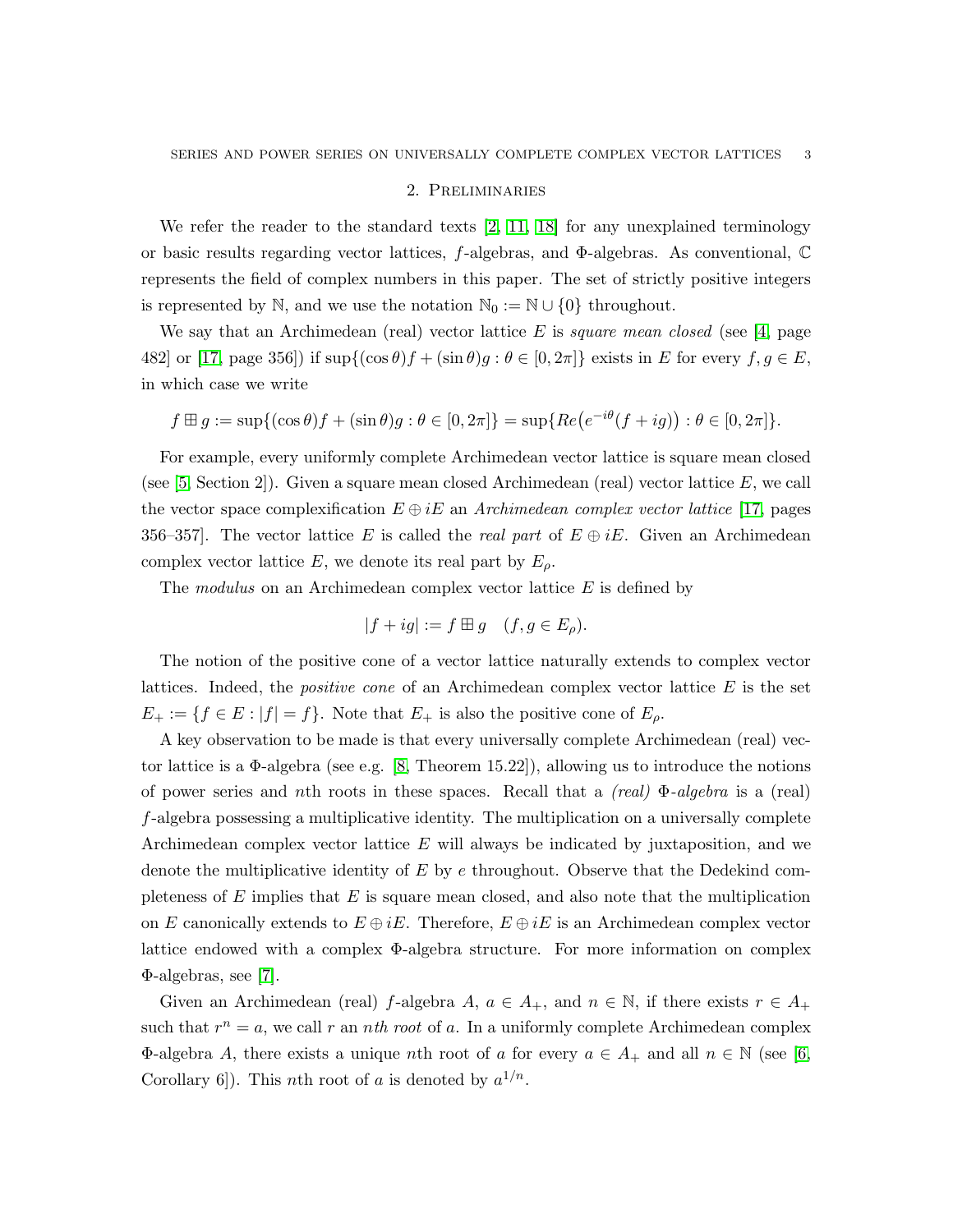We proceed by recording some fundamental properties of an Archimedean complex Φalgebra A that we will repeatedly use throughout the next section. Real Φ-algebra analogues of statements (i)–(iv) can be found in [18, Section 142], and (v) is a consequence of (iv), which follows from [2, Theorem 2.37]. Finally, [2, Theorem 2.44] and [11, Theorem 18.13] yield (vi).

For all  $a, b \in A$  and any order projection  $\mathbb P$  on  $A$ ,

- (i)  $ab = ba$ .
- (ii)  $|ab| = |a||b|.$
- (iii)  $|a| \wedge |b| = 0$  if and only if  $ab = 0$ .
- (iv) If a is invertible and positive then  $a^{-1}$  is positive.
- (iv)  $\mathbb{P}(ab) = a\mathbb{P}(b)$ .
- (v)  $\mathbb{P}(ab) = \mathbb{P}(a)\mathbb{P}(b)$ .
- (vi) P is an order continuous normal Riesz homomorphism.

We conclude this section by introducing the order topology on Archimedean complex vector lattices, which we use to develop the notion of convergence of series on these spaces. Recall that a sequence  $(x_n)_{n\geq 0}$  in a (real) vector lattice *converges in order* to x, which we denote by  $x_n \to x$ , if there exists a decreasing sequence  $(p_n)_{n\geq 0}$  with  $\inf_{n\geq 0} p_n = 0$  (in symbols  $p_n \downarrow 0$  and  $|x_n - x| \leq p_n$  for all  $n \in \mathbb{N}_0$ . As noted in [11, page 80], a (real) vector lattice can be endowed with the corresponding order topology. We call a sequence  $(x_n)_{n>0}$ an order Cauchy sequence if there exists a sequence  $(p_n)_{n>0}$  satisfying  $p_n \downarrow 0$  for which  $|x_n - x_m| \leq p_n$  for all  $m, n \in \mathbb{N}_0$  with  $n \leq m$ . A vector lattice E with the property that every order Cauchy sequence converges in order in  $E$  is called *order Cauchy complete*. It is known that every Dedekind complete vector lattice is order Cauchy complete (see e.g. [19, Exercise 10.6]).

The modulus naturally lends itself to analogous notions of order convergence, order Cauchy sequences, and order Cauchy completeness on complex vector lattices. In this paper we equip Archimedean complex vector lattices with the natural complex analogue of the aforementioned order topology.

Given an order bounded sequence  $(x_n)_{n>0}$  in a Dedekind  $\sigma$ -complete (real) vector lattice E, we define

$$
\limsup_{n \to \infty} x_n := \inf_{n \ge 0} \sup_{m \ge n} x_n \quad \text{and} \quad \liminf_{n \to \infty} x_n := \sup_{n \ge 0} \inf_{m \ge n} x_n.
$$

Note that  $\limsup_{n\to\infty}x_n$  and  $\liminf_{n\to\infty}x_n$  are in fact the order limits of the sequences  $(\sup_{m>n} x_n)_{n\geq 0}$  and  $(\inf_{m\geq n} x_n)_{n\geq 0}$ , respectively.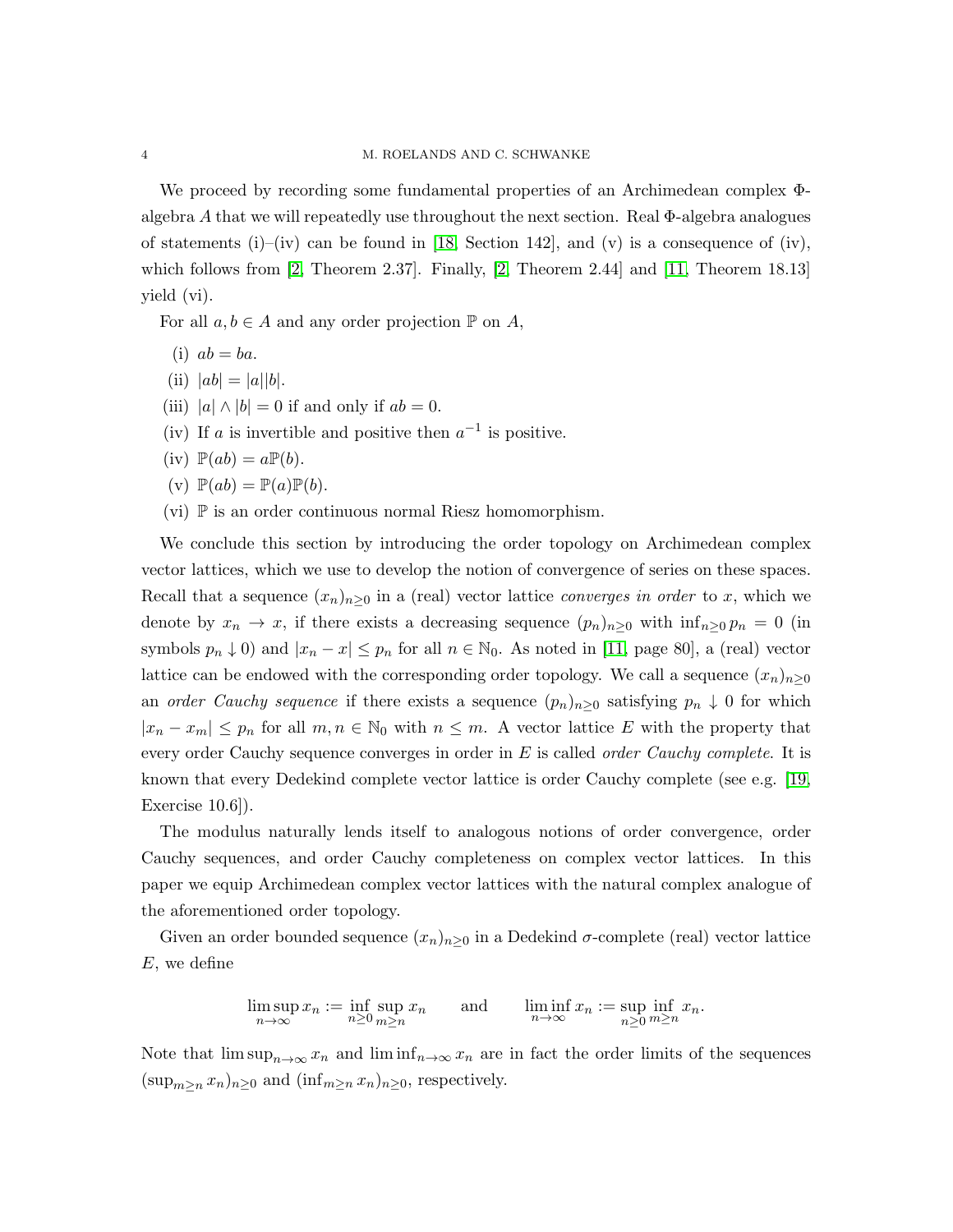#### 3. Series and Power Series

A series in an Archimedean complex vector lattice E is an infinite sum  $\sum_{n=0}^{\infty} a_n$ , where  $a_n \in E$  for all  $n \in \mathbb{N}_0$ . We say  $\sum_{n=0}^{\infty} a_n$  converges in order if the sequence  $(\sum_{n=0}^{m} a_n)_{m \geq 0}$ of partial sums has an order limit in E. Moreover,  $\sum_{n=0}^{\infty} a_n$  is said to *converge absolutely* in order if  $\sum_{n=0}^{\infty} |a_n|$  converges in order. It is readily verified that if E is order Cauchy complete then any series in  $E$  that converges absolutely in order also converges in order.

We proceed with the divergence test for series in Archimedean complex vector lattices, whose standard proof is left to the reader.

**Lemma 3.1** (The Divergence Test). Let  $E$  be an Archimedean complex vector lattice. If the series  $\sum_{n=0}^{\infty} a_n$  in E converges in order then  $a_n \to 0$ .

The following notation will be used frequently throughout the remainder of the paper.

**Notation 3.2.** Given an Archimedean (real) vector lattice E and  $x, y \in E$ , we write  $x \ll y$ if  $(y-x)^+$  is a weak order unit in E.

For example, in the space  $\ell_{\infty}(\mathbb{N})$  of all bounded sequences, two elements  $x, y \in \ell_{\infty}(\mathbb{N})$ satisfy  $x \ll y$  if and only if  $x_n < y_n$  for every  $n \in \mathbb{N}$ .

Remark 3.3. Every positive invertible element in an Archimedean (real) Φ-algebra is a weak order unit [18, Theorem 142.2(ii)]. The converse however is not true in general. For example, the sequence  $(x_n)_{n\geq 1}$  defined by  $x_n = \frac{1}{n}$  $\frac{1}{n}$   $(n \in \mathbb{N})$  is a weak order unit in the space of all convergent real-valued sequences c but is not invertible in c. However, if  $E$ is a universally complete Archimedean (real) vector lattice then  $E$  can be identified with  $C^{\infty}(X)$  for some X that is an extremely disconnected compact Hausdorff space, see [8, Theorem 15.22. Using this identification, we can easily see that every weak order unit  $u$ in a universally complete Archimedean complex vector lattice  $E$  is invertible. Indeed, if  $u$ is a weak order unit of  $C^{\infty}(X)$ , we have from [2, Theorem 1.38] that

$$
\mathbf{1}=\sup_{n\geq 1}\{\mathbf{1}\wedge nu\},
$$

where 1 is the constant function on X taking the value 1. It follows that there does not exist a dense subset Y of X for which  $u(x) = 0$  for all  $x \in Y$ . Hence u has a continuous inverse in  $C^{\infty}(X)$ .

We proceed by providing a useful characterization of the relation ≪ introduced in Notation 3.2 in the context of universally complete Archimedean (real) vector lattices.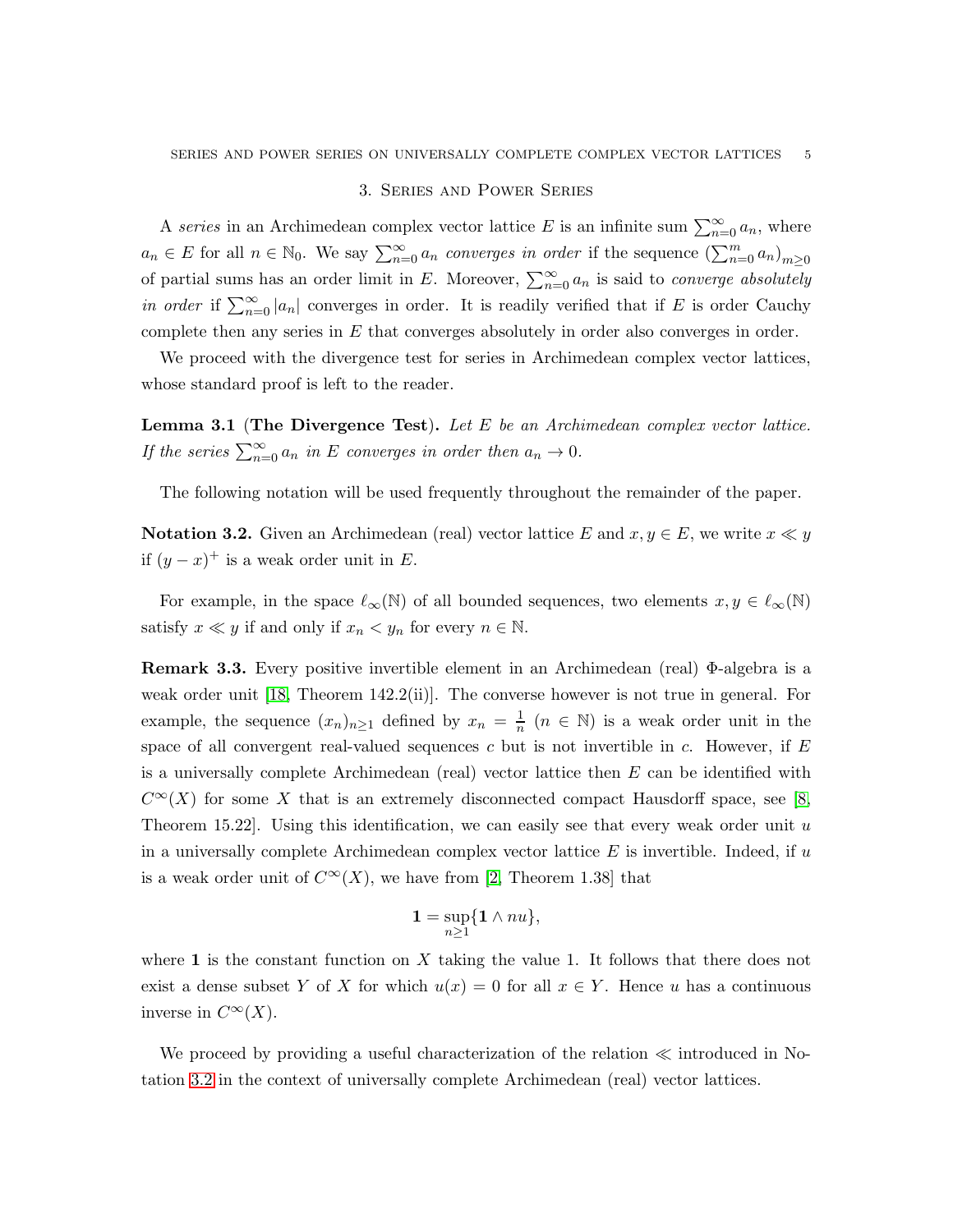**Lemma 3.4.** Let  $E$  be a universally complete Archimedean (real) vector lattice, and let  $x, y \in E$ . Then  $x \ll y$  if and only if  $x \leq y$  and  $y - x$  is invertible.

*Proof.* Suppose  $x \ll y$ , so  $(y - x)^+$  is a weak order unit. From Remark 3.3,  $(y - x)^+$  is invertible. Moreover, we have from [2, Theorem 1.38] that

$$
(y - x)^{-} = \sup_{n \in \mathbb{N}} (y - x)^{-} \wedge n(y - x)^{+} = 0.
$$

Thus  $x \leq y$ .

Conversely, assume  $x \leq y$  and that  $y - x$  is invertible. Then  $(y - x)^{+} = y - x$  is a weak order unit by Remark 3.3.

The following lemma regarding the convergence of the geometric series will play a crucial role in the proof of the nth root test Theorem 3.6 and Abel's theorem Proposition 3.12. In a universally complete Archimedean (real or complex) vector lattice E and  $a \in E$  we adopt the standard convention that  $a^0 = e$ .

Lemma 3.5. Let E be a universally complete Archimedean complex vector lattice. The geometric series  $\sum_{n=0}^{\infty} a^n$  in E converges absolutely in order if and only if  $|a| \ll e$ . In this case,  $\sum_{n=0}^{\infty} a^n = (e - a)^{-1}$ .

*Proof.* Suppose  $\sum_{n=0}^{\infty} a^n$  converges absolutely in order. Note that for  $m \in \mathbb{N}_0$ ,

$$
(e - |a|) \sum_{n=0}^{m} |a|^n = e - |a|^{m+1}.
$$
 (2)

Moreover,

$$
(e - |a|) \sum_{n=0}^{m} |a|^n \to (e - |a|) \sum_{n=0}^{\infty} |a|^n,
$$

while by Lemma 3.1,

$$
e - |a|^{m+1} \to e.
$$

Since order limits are unique, we have

$$
(e - |a|) \sum_{n=0}^{\infty} |a|^n = e.
$$

It now follows from Lemma 3.4 that  $|a| \ll e$ .

On the other hand, if  $|a| \ll e$  then  $|a| \leq e$  and  $e - |a|$  is invertible by Lemma 3.4. Thus for each  $m \in \mathbb{N}_0$ ,

$$
\sum_{n=0}^{m} |a|^n = (e - |a|)^{-1} (e - |a|^{m+1}) \le (e - |a|)^{-1},
$$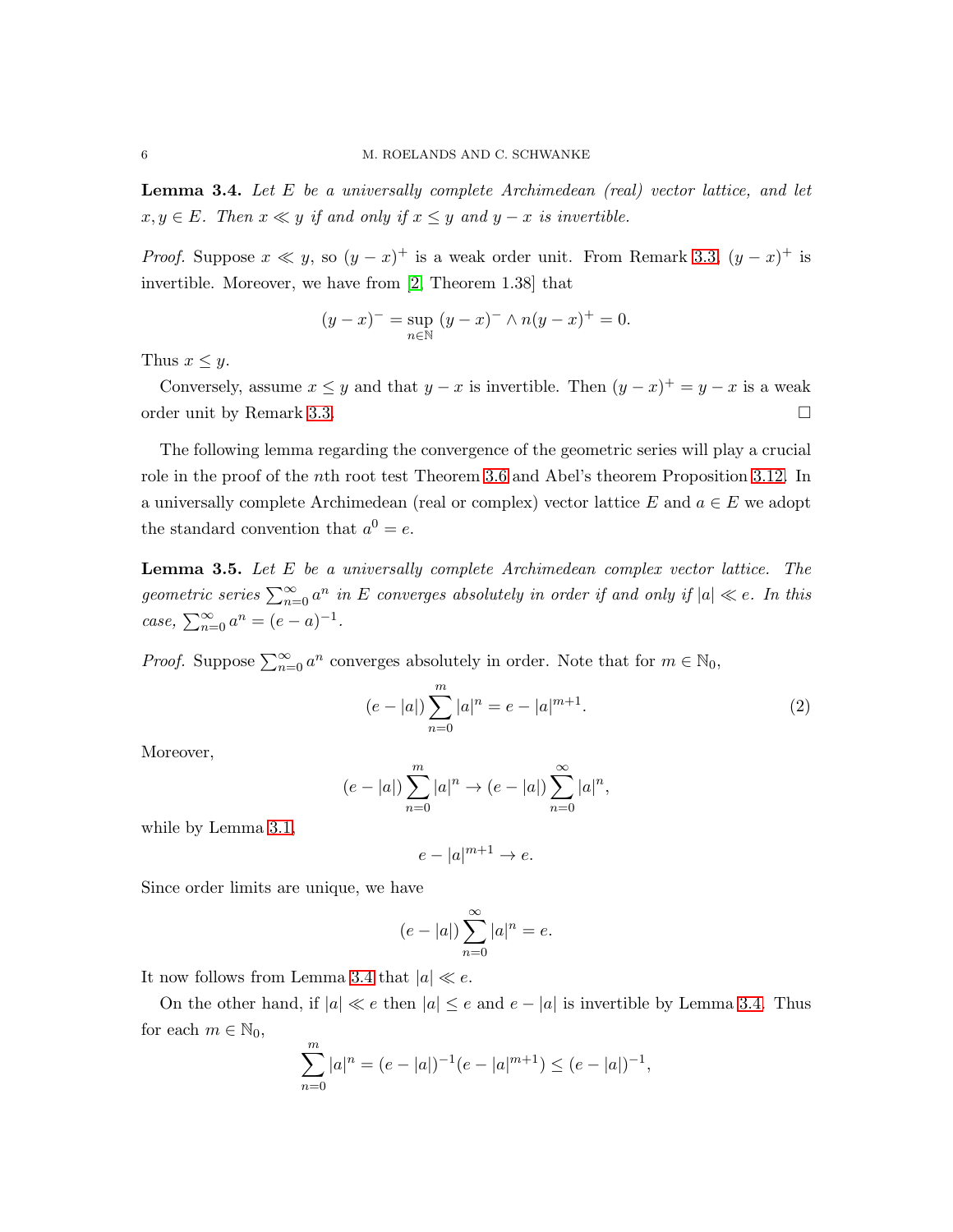hence  $\sum_{n=0}^{\infty} |a|^n$  converges in order, as E is Dedekind complete. It follows from Lemma 3.1 that  $|a|^n \to 0$ . Hence, in light of (2), we obtain  $\sum_{n=0}^{\infty} |a|^n = (e - |a|)^{-1}$ .

Finally, since E is order Cauchy complete,  $\sum_{n=0}^{\infty} a^n$  also converges in order. A similar argument shows that  $\sum_{n=0}^{\infty} a^n = (e - a)^{-1}$ . В последните поставите на селото на селото на селото на селото на селото на селото на селото на селото на се<br>Селото на селото на селото на селото на селото на селото на селото на селото на селото на селото на селото на

Next we provide an order-theoretic version of the classical nth root test.

**Theorem 3.6 (nth Root Test).** Let  $E$  be a universally complete Archimedean complex vector lattice, and let  $\sum_{n=0}^{\infty} a_n$  be a series in E.

- (i) If the sequence  $(|a_n|^{1/n})_{n\geq 1}$  is order bounded and  $\limsup_{n\to\infty} |a_n|^{1/n} \ll e$  then the series  $\sum_{n=0}^{\infty} a_n$  converges absolutely in order.
- (ii) If the series  $\sum_{n=0}^{\infty} a_n$  converges in order then the sequence  $(|a_n|^{1/n})_{n\geq 1}$  is order bounded and  $\limsup_{n\to\infty} |a_n|^{1/n} \leq e$ .
- (iii) If  $(|a_n|^{1/n})_{n\geq 1}$  is order bounded and we have that both  $\limsup_{n\to\infty} |a_n|^{1/n} \nless e$  and  $\limsup_{n\to\infty} |a_n|^{1/n} \leq e$  hold then this test is inconclusive.

*Proof.* (i) Suppose the sequence  $(|a_n|^{1/n})_{n\geq 1}$  is order bounded, and also assume that

$$
L := \limsup_{n \to \infty} |a_n|^{1/n} \ll e.
$$

Put  $b_m := \sup_{n \ge m} |a_n|^{1/n}$  for  $m \in \mathbb{N}$ , and set  $b_0 := e$ . For each  $m \in \mathbb{N}_0$  define  $B_{b_m < e}$  to be the principal band generated by  $(e - b_m)^+$ , and set  $\mathbb{P}_{b_m < e}$  to be the corresponding order projection onto  $B_{b_m\lt e}$ . Moreover, set  $B_{b_m\lt e}$  to be the disjoint complement of  $B_{b_m\lt e}$  and denote the corresponding order projection by  $\mathbb{P}_{b_m\geq e}$  for each  $m \in \mathbb{N}_0$ . Define

$$
\mathbb{Q}_m := \mathbb{P}_{b_m < e} - \mathbb{P}_{b_{m-1} < e} \quad (m \in \mathbb{N}).
$$

Then for  $m, p \in \mathbb{N}$  with  $m < p$  and  $a \in E_+$  we have

$$
0 \leq \mathbb{Q}_m(a) \wedge \mathbb{Q}_p(a) = (\mathbb{P}_{b_m < e}(a) - \mathbb{P}_{b_{m-1} < e}(a)) \wedge (\mathbb{P}_{b_p < e}(a) - \mathbb{P}_{b_{p-1} < e}(a))
$$
\n
$$
\leq \mathbb{P}_{b_{p-1} < e}(a) \wedge (a - \mathbb{P}_{b_{p-1} < e}(a))
$$
\n
$$
= 0.
$$

Thus  $(\mathbb{Q}_m)_{m>1}$  is a pairwise disjoint sequence of order projections. Next we claim that  $\mathbb{P}_{b_m < e}(b_m) \ll e$  for all  $m \in \mathbb{N}_0$ . Indeed, for  $m \in \mathbb{N}_0$  we have

$$
e - \mathbb{P}_{b_m < e}(b_m) \ge \mathbb{P}_{b_m < e}(e - b_m) = (e - b_m)^+ \ge 0,\tag{3}
$$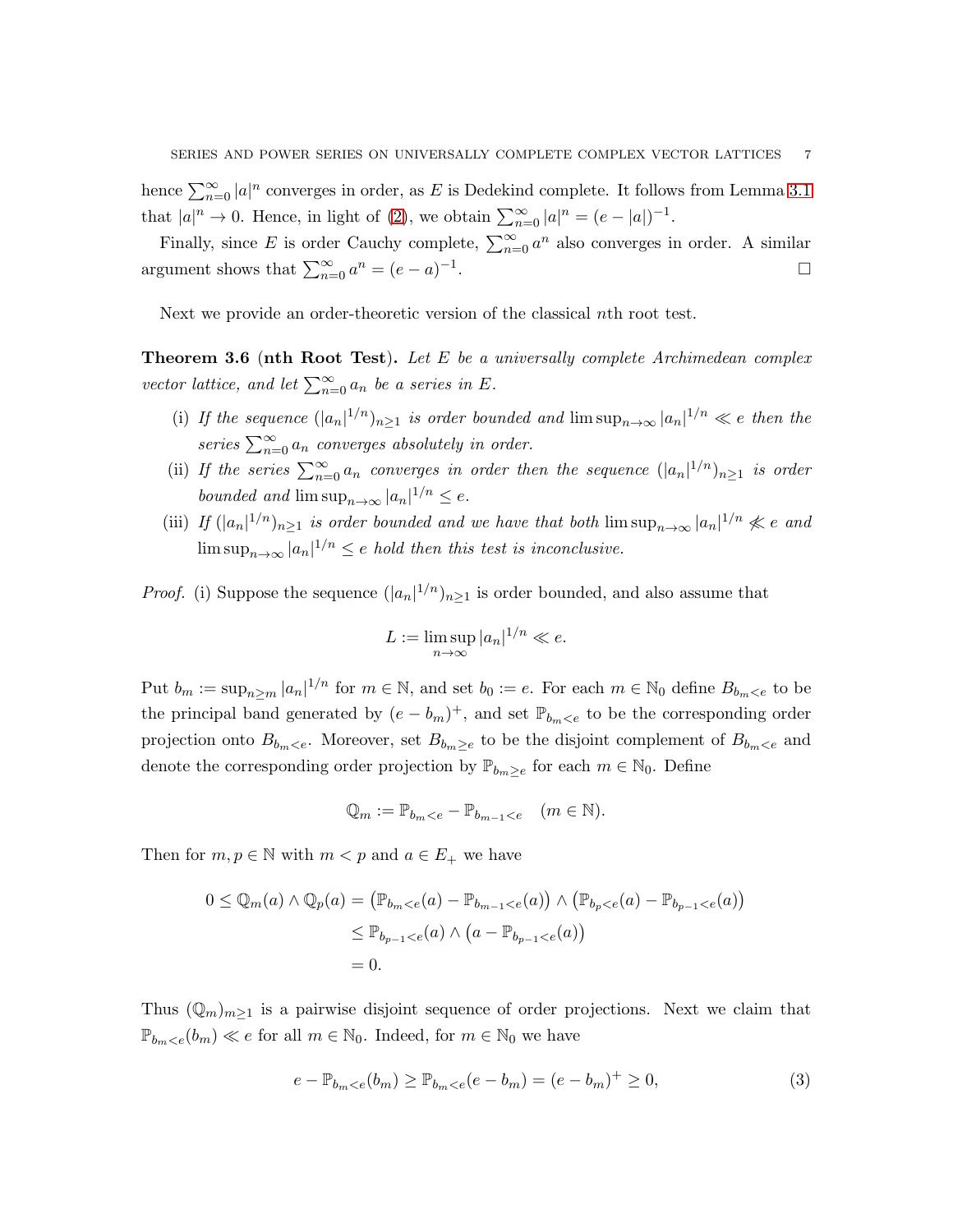where the above equality follows from [19, page 215]. Also, note that

$$
e - \mathbb{P}_{b_m < e}(b_m) = \mathbb{P}_{b_m < e}(e - \mathbb{P}_{b_m < e}(b_m)) + \mathbb{P}_{b_m \ge e}(e - \mathbb{P}_{b_m < e}(b_m))
$$
  
=  $\mathbb{P}_{b_m < e}(e - \mathbb{P}_{b_m < e}(b_m)) + \mathbb{P}_{b_m \ge e}(e).$ 

Note that by (3), we have that  $\mathbb{P}_{b_m < e}(e - \mathbb{P}_{b_m < e}(b_m)) \ge \mathbb{P}_{b_m < e}(e - b_m)^+ = (e - b_m)^+$ , which shows that  $\mathbb{P}_{b_m\lt e}(e - \mathbb{P}_{b_m\lt e}(b_m))$  is a weak order unit in  $B_{b_m\lt e}$ . Since we also have that  $\mathbb{P}_{b_m\geq e}(e)$  is a weak order unit in  $B_{b_m\geq e}$ , we conclude that  $e - \mathbb{P}_{b_m < e}(b_m)$  is a weak order unit. Thus  $\mathbb{P}_{b_m < e}(b_m) \ll e$ , as claimed.

Next let  $m, p \in \mathbb{N}$  with  $m \leq p$ . Recalling that  $b_m := \sup_{n \geq m} |a_n|^{1/n}$  for  $m \in \mathbb{N}$ , we obtain

$$
\sum_{n=0}^{p} \mathbb{Q}_m(|a_n|) \leq \sum_{n=0}^{p} \mathbb{P}_{b_m < e}(|a_n|) = \sum_{n=0}^{m-1} \mathbb{P}_{b_m < e}(|a_n|) + \sum_{n=m}^{p} \mathbb{P}_{b_m < e}(|a_n|)
$$
\n
$$
\leq \sum_{n=0}^{m-1} \mathbb{P}_{b_m < e}(|a_n|) + \sum_{n=m}^{\infty} (\mathbb{P}_{b_m < e}(b_m))^n,
$$

and we stress that  $\sum_{n=m}^{\infty} (\mathbb{P}_{b_m < e}(b_m))^n$  converges in order by Lemma 3.5. Hence

$$
\sup_{p\geq m}\sum_{n=0}^p\mathbb{Q}_m(|a_n|)\in E,
$$

and it follows that  $\sum_{n=0}^{\infty} \mathbb{Q}_m(|a_n|)$  converges in order for all  $m \in \mathbb{N}$ . Also, for all  $m, p \in \mathbb{N}$ with  $m \neq p$  and each  $k, l \in \mathbb{N}_0$  we have  $\mathbb{Q}_m(|a_k|) \perp \mathbb{Q}_p(|a_l|)$ . Thus  $\mathbb{Q}_m(|a_k|) \mathbb{Q}_p(|a_l|) = 0$  for all such  $k, l, m, p$ . It follows that for  $t_1, t_2 \in \mathbb{N}$ ,

$$
\sum_{n=0}^{t_1} \mathbb{Q}_m(|a_n|) \sum_{n=0}^{t_2} \mathbb{Q}_p(|a_n|) = 0,
$$

and by the order continuity of f-algebra multiplication, with the limits below taken to be order limits, we have for  $m \neq p$  that

$$
\sum_{n=0}^{\infty} \mathbb{Q}_m(|a_n|) \sum_{n=0}^{\infty} \mathbb{Q}_p(|a_n|) = \lim_{t_1, t_2 \to \infty} \sum_{n=0}^{t_1} \mathbb{Q}_m(|a_n|) \sum_{n=0}^{t_2} \mathbb{Q}_p(|a_n|) = 0.
$$

Thus  $\sum_{n=0}^{\infty} \mathbb{Q}_m(|a_n|) \perp \sum_{n=0}^{\infty} \mathbb{Q}_p(|a_n|)$  holds for all  $m \neq p$ , and hence

$$
\sup_{m\geq 1}\sum_{n=0}^{\infty} \mathbb{Q}_m(|a_n|) \in E.
$$

Furthermore, for any  $k, p \in \mathbb{N}$  we have  $\mathbb{Q}_k(\sum_{n=0}^p |a_n|) \leq \sup_{m \geq 1} \sum_{n=0}^{\infty} \mathbb{Q}_m(|a_n|)$ . Hence

$$
\sup_{k\geq 1} \mathbb{Q}_k\left(\sum_{n=0}^p |a_n|\right) \leq \sup_{m\geq 1} \sum_{n=0}^\infty \mathbb{Q}_m(|a_n|). \tag{4}
$$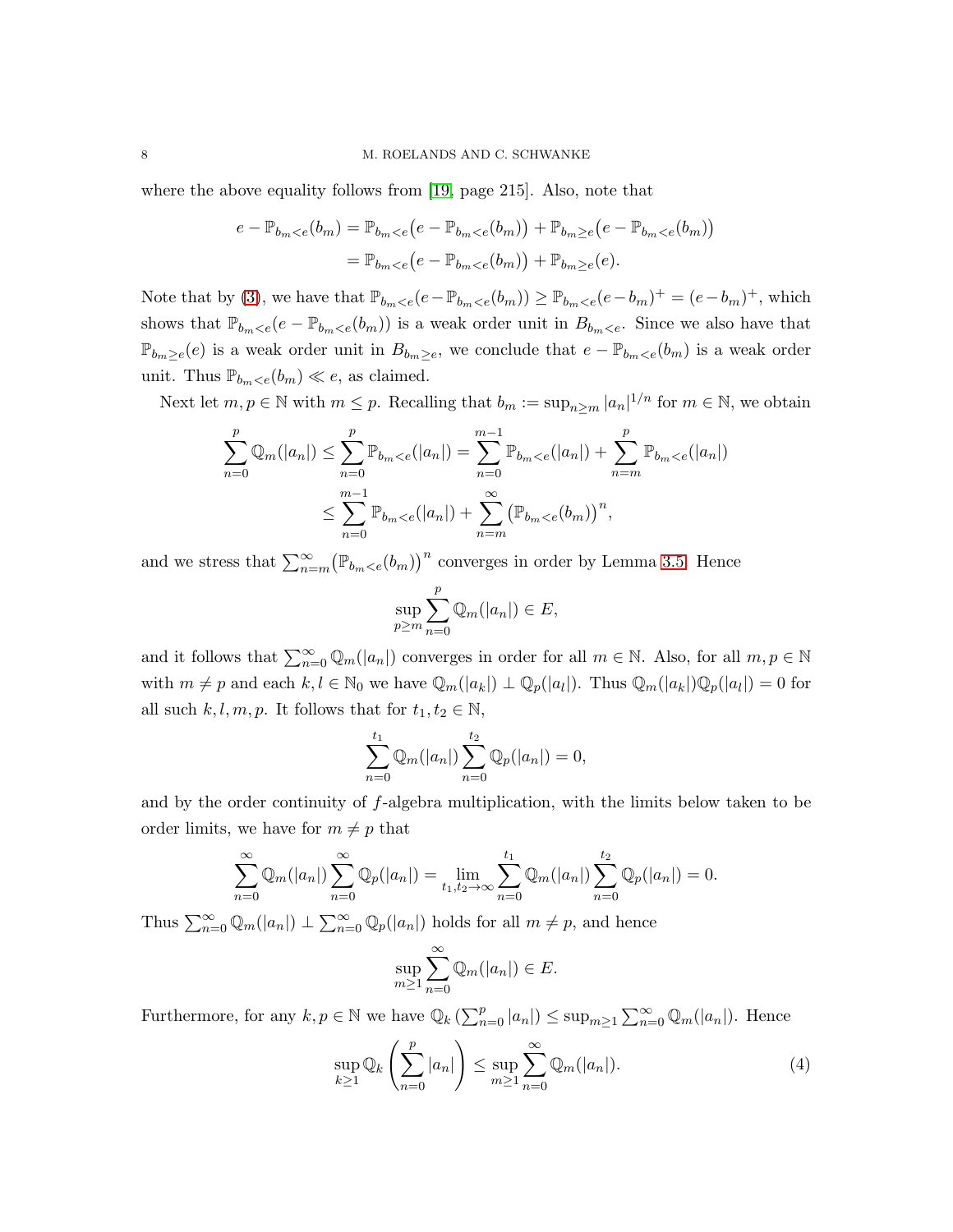Using  $[19,$  Theorem  $8.2(1)$  in the second equality below, we obtain, with the limits below taken to be order limits,

$$
\sup_{k\geq 1} \mathbb{Q}_k \left( \sum_{n=0}^p |a_n| \right) = \lim_{m \to \infty} \sup_{k \leq m} \mathbb{Q}_k \left( \sum_{n=0}^p |a_n| \right) = \lim_{m \to \infty} \sum_{k=1}^m \mathbb{Q}_k \left( \sum_{n=0}^p |a_n| \right)
$$

$$
= \lim_{m \to \infty} \mathbb{P}_{b_m < e} \left( \sum_{n=0}^p |a_n| \right).
$$

Next note that  $((e - b_m)^+)_{m \ge 1}$  is an increasing sequence with supremum  $(e - L)^+ = e - L$ , which is by assumption a weak order unit. Also, for each  $m \in \mathbb{N}$  the band B generated by  $\bigcup_{m=1}^{\infty} B_{b_m < e}$  contains  $(e - b_m)^+$ , so  $e - L \in B$ , as bands are order closed. Therefore,  $B = E$ . It now follows from [11, Theorems 30.4 and 30.5(ii)] that

$$
\lim_{m \to \infty} \mathbb{P}_{b_m < e} \left( \sum_{n=0}^p |a_n| \right) = \sum_{n=0}^p |a_n|.
$$

Therefore, by (4) and the string of equalities which follow, we have

$$
\sum_{n=0}^{p} |a_n| \le \sup_{m \ge 1} \sum_{n=0}^{\infty} \mathbb{Q}_m(|a_n|)
$$

for every  $p \in \mathbb{N}$ . By the Dedekind completeness of E, we have that

$$
\sup_{p\geq 1}\sum_{n=0}^p |a_n| \in E.
$$

We conclude that  $\sum_{n=0}^{\infty} |a_n|$  converges in order, and in particular,

$$
\sum_{n=0}^{\infty} |a_n| = \sup_{m \ge 1} \sum_{n=0}^{\infty} \mathbb{Q}_m(|a_n|).
$$

(ii) Suppose  $\sum_{n=0}^{\infty} a_n$  converges in order. Then  $a_n \to 0$  by Lemma 3.1. Thus there exists a sequence  $p_n \downarrow 0$  such that  $|a_n| \leq p_n$  for all  $n \in \mathbb{N}_0$ . By the proof of [7, Lemma 4.2], we have for any  $n \in \mathbb{N}$ ,

$$
|a_n|^{1/n} = \inf \left\{ \frac{1}{n} \theta_1 |a_n| + (1 - \frac{1}{n}) \theta_2 e : \theta_1, \theta_2 \in (0, \infty), \ \theta_1^{1/n} \theta_2^{1-1/n} = 1 \right\}
$$
  

$$
\leq \frac{1}{n} |a_n| + (1 - \frac{1}{n}) e.
$$

Hence for all  $m, n \in \mathbb{N}$  with  $m \geq n$  we have  $\sup_{n \geq m} |a_n|^{1/n} \leq \frac{1}{m}$  $\frac{1}{m}p_m + e$ . Taking  $m \to \infty$ now yields  $\limsup_{n\to\infty} |a_n|^{1/n} \leq e$ .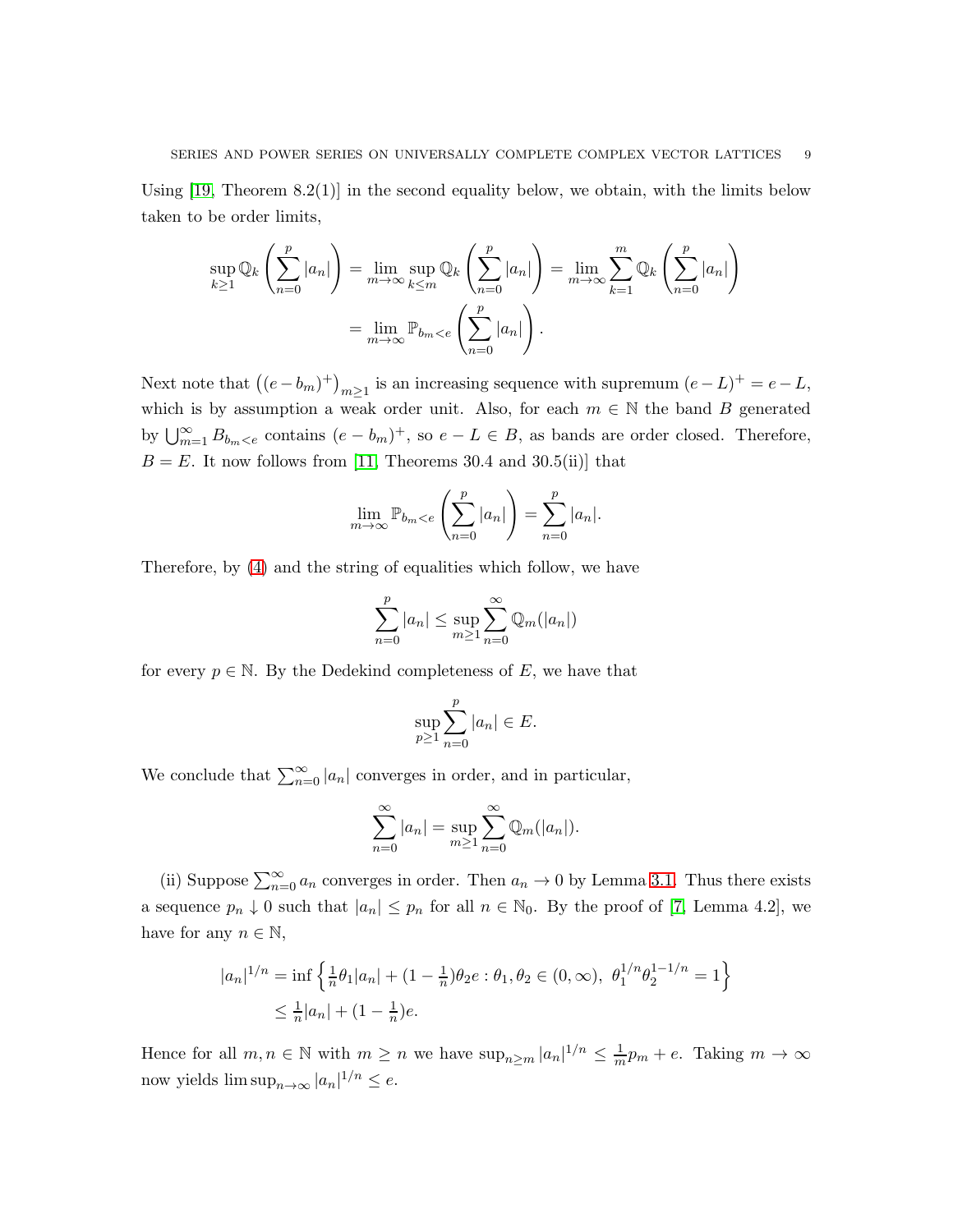(iii) For any Archimedean complex  $\Phi$ -algebra A, the series  $\sum_{n=1}^{\infty} \frac{1}{n^2} e$  converges in order, while

$$
\limsup_{n \to \infty} \left(\frac{1}{n^2}e\right)^{1/n} = e.
$$

On the other hand, consider the universally complete Archimedean complex vector lattice  $E := \mathbb{C}^{\mathbb{C}}$ . For each  $n \in \mathbb{N}$  define  $f_n := \chi_{\bar{D}_{1/n}(0)}$ , where  $\chi_{\bar{D}_{1/n}(0)}$  is the characteristic function on the closed disk  $\bar{D}_{1/n}(0)$  centered at 0 with radius  $1/n$ . Then  $|f_n|^{1/n} = |f_n|$  for every  $n \in \mathbb{N}$  and

$$
L := \limsup_{n \to \infty} |f_n|^{1/n} = \chi_{\{0\}} \nless 1
$$

and  $L \leq 1$ , where again 1 denotes the constant function on C taking the value 1. Note that for each  $m \in \mathbb{N}$  we have  $\sum_{n=1}^{m} f_n(0) = m$ , and therefore the series  $\sum_{n=1}^{\infty} f_n$  diverges.  $\square$ 

The following remark illustrates the necessity of the universal completeness assumption in both Lemma 3.5 and Theorem 3.6(i).

Remark 3.7. Consider the non-universally complete Archimedean complex Φ-algebra A of complex-valued bounded continuous functions defined on  $(0, 1)$ . Let  $f \in A$  be the identity function on (0, 1). Observe that  $f = |f| \ll 1$  but the series  $\sum_{n=1}^{\infty}$  $n=0$  $f^n$  does not converge in order in A.

A power series on a universally complete Archimedean complex vector lattice E, centered at  $c \in E$ , is a series of the form  $S(z) := \sum_{n=0}^{\infty} a_n(z-c)^n$ , where  $a_n \in E$  for each  $n \in \mathbb{N}_0$ and z represents a variable in E. We say a power series  $S(z)$  converges uniformly in order on a region  $D \subseteq E$  if there exists a sequence  $p_m \downarrow 0$  such that

$$
\sup_{z \in D} \left| \sum_{n=0}^{m} a_n (z - c)^n - S(z) \right| \le p_m
$$

holds for each  $m \in \mathbb{N}_0$ .

Given  $c \in E$  and  $r \in E_+$ , we use the notation  $\bar{\Delta}(c, r) := \{z \in E : |z - c| \leq r\}$  to indicate the order closed ball centered at c with radius r. For a power series  $S(z) = \sum_{n=0}^{\infty} a_n(z-c)^n$ we define

 $\Omega_S := \{r \in E_+ : S(z) \text{ converges uniformly in order on } \bar{\Delta}(c, r)\}.$ 

If  $\Omega_S$  is order bounded then sup  $\Omega_S$  exists in  $E_+$ , and we call  $\rho_S := \sup \Omega_S$  the radius of *convergence* of  $S(z)$ .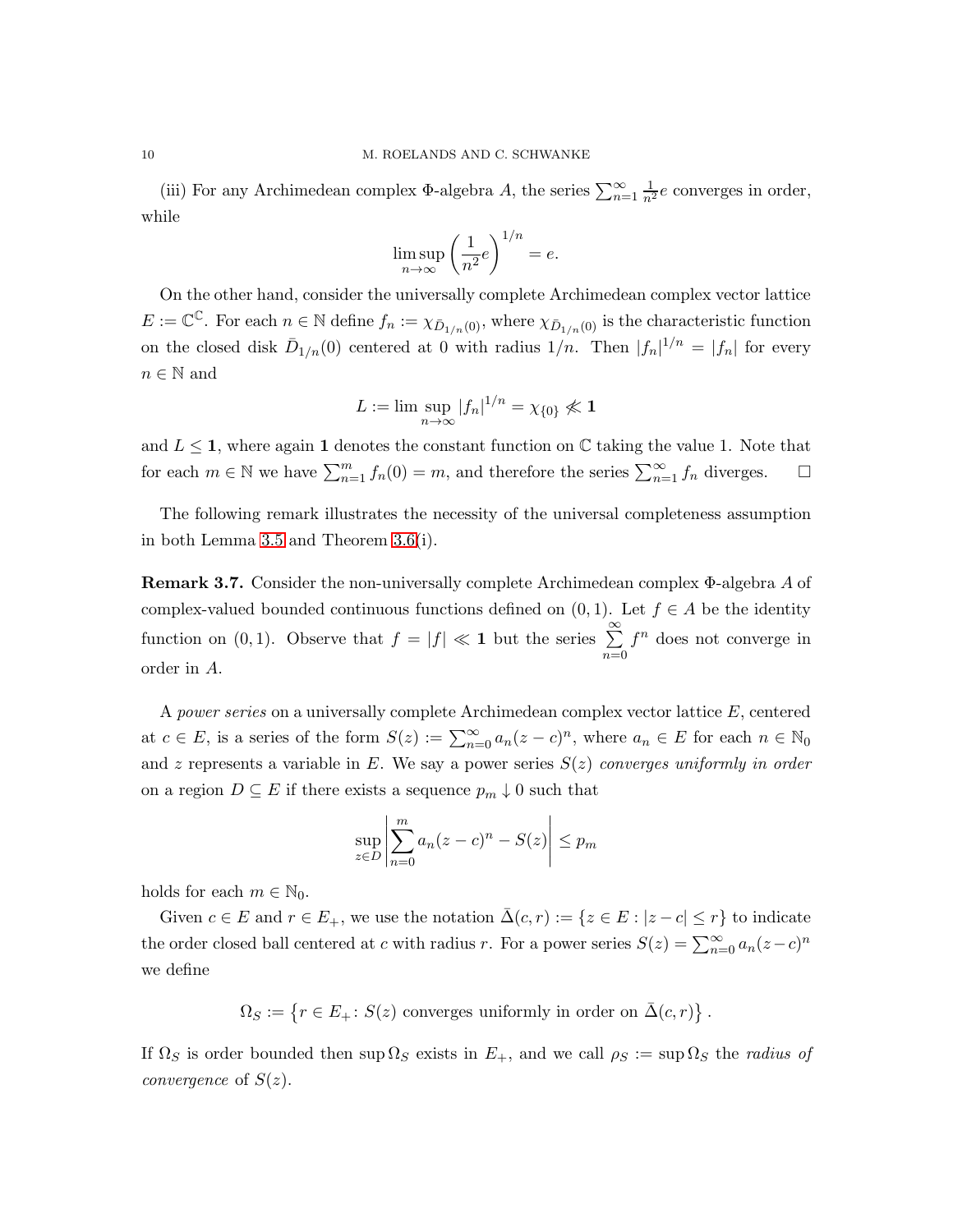For example, if we consider the geometric series  $G(z) = \sum_{n=0}^{\infty} z^n$  on a universally complete Archimedean complex vector lattice then for  $r \ll e$  and  $z \in \bar{\Delta}(0, r)$  we have that

$$
\left| \sum_{n=0}^{m} z^{n} - G(z) \right| \leq \sum_{n=m+1}^{\infty} |z|^{n} \leq \sum_{n=m+1}^{\infty} r^{n} \downarrow_{m} 0.
$$

Hence  $G(z)$  converges uniformly in order on  $\overline{\Delta}(0, r)$ , and thus  $r \in \Omega_G$ . On the other hand, by Lemmas 3.4 and 3.5, we know  $r \leq e$  for all  $r \in \Omega_G$ . Thus  $\Omega_G$  is order bounded and  $\rho_G \leq e$ . Furthermore, it follows from the above argument that  $\epsilon e \in \Omega_G$  for all  $0 \leq \epsilon < 1$ , showing that  $\rho_G = e$ .

The following lemma will be useful throughout the remainder of the paper.

**Lemma 3.8.** Let A be a uniformly complete Archimedean complex  $\Phi$ -algebra. For all  $B \subseteq A_+$  such that sup B exists in  $A_+$ , respectively, inf B exists in  $A_+$ , we have

$$
\sup(aB) = a \sup B, \quad respectively \quad \inf(aB) = a \inf B \quad (a \in A_+).
$$

*Proof.* Let  $B \subseteq A_+$  be such that sup B exists in  $A_+$ , and let  $a \in A_+$ . For every  $b \in B$  we have  $ab \le a \sup B$ . Next let  $ab \le u$  for every  $b \in B$ . Then  $(a + e)b \le u + b \le u + \sup B$ . Note that  $A$  is e-uniformly complete by  $[14,$  Theorem 11.4], and therefore it follows from [14, Theorem 11.1] that  $a+e$  is invertible in A. Hence  $b \leq (a+e)^{-1}(u+\sup B)$ . Therefore,  $\sup B \leq (a + e)^{-1}(u + \sup B)$ , which implies  $a \sup B \leq u$ . A similar argument proves the second identity.  $\Box$ 

We next record some useful facts regarding the set  $\Omega_S$  with respect to a power series S.

**Proposition 3.9.** Let  $S(z) := \sum_{n=0}^{\infty} a_n(z-c)^n$  be a power series on a universally complete Archimedean complex vector lattice E, and let  $\Omega_S$  be defined as above.

- (i)  $\Omega_S$  is a solid sublattice of  $E_+$ .
- (ii) If the sequence  $(|a_n|^{1/n})_{n\geq 1}$  is order bounded then, denoting the band generated by  $L := \limsup_{n \to \infty} |a_n|^{1/n}$  by  $B_L$  and its disjoint complement by  $B_L^d$ , we have the inclusion  $(B_L^d)_+ \subseteq \Omega_S$ .

*Proof.* (i) It is clear from its definition that  $\Omega_S$  is a solid set, and thus  $\Omega_S$  is closed under finite infima. To prove that  $\Omega_S$  is closed under finite suprema, let  $r, s \in \Omega_S$ . By using a change of variables if necessary, we can assume that  $c = 0$ . Then  $S(z)$  converges uniformly in order on  $\Delta(0, r)$  and also on  $\Delta(0, s)$ . Using [19, page 215] in the second identity below, we obtain

$$
\mathbb{P}_{r < s}(s) - \mathbb{P}_{r < s}(r) = \mathbb{P}_{r < s}(s - r) = (s - r)^{+} \geq 0.
$$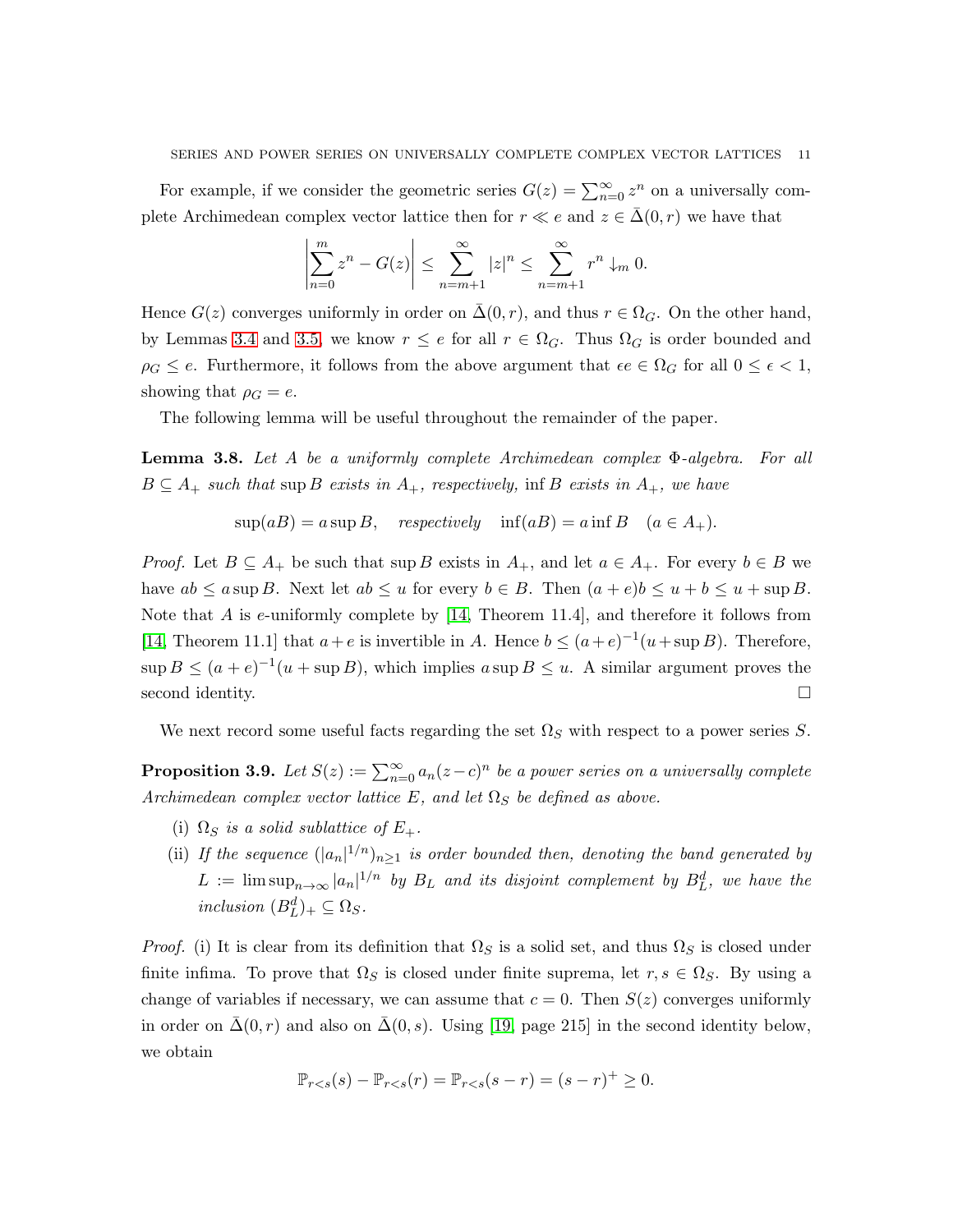Thus

$$
\mathbb{P}_{r
$$

It follows that for  $|z| \leq r \vee s$ ,

$$
s - \mathbb{P}_{r < s}(|z|) \ge s - \mathbb{P}_{r < s}(r \vee s) = s - \mathbb{P}_{r < s}(s) \ge 0,
$$

and thus  $\mathbb{P}_{r\leq s}(|z|) \leq s$ . Hence  $\sum_{n=0}^{\infty} a_n \mathbb{P}_{r\leq s}(z)^n$  converges uniformly in order on  $\bar{\Delta}(0, r \vee s)$ . Similarly,  $\sum_{n=0}^{\infty} a_n \mathbb{P}_{r\geq s}(z)^n$  also converges uniformly in order on  $\bar{\Delta}(0, r\vee s)$ . Finally, observe that for all  $|z| \leq r \vee s$  and any  $m \in \mathbb{N}_0$ ,

$$
\sum_{n=0}^{m} a_n z^n = \sum_{n=0}^{m} a_n \mathbb{P}_{r < s}(z)^n + \sum_{n=0}^{m} a_n \mathbb{P}_{r \ge s}(z)^n.
$$

It now follows that  $S(z)$  converges uniformly in order on  $\overline{\Delta}(0, r \vee s)$ . Therefore,  $r \vee s \in \Omega_S$ .

(ii) Suppose  $(|a_n|^{1/n})_{n\geq 1}$  is order bounded, and also set  $L := \limsup_{n\to\infty} |a_n|^{1/n}$ . Let  $r \in (B_L^d)_+$ , and take  $z \in E$  such that  $|z - c| \leq r$ . Since  $L \perp |z - c|$ , we have  $L(z - c) = 0$ . Using Lemma 3.8 in the second equality below we obtain

$$
\limsup_{n \to \infty} (|a_n||z - c|^n)^{1/n} = \limsup_{n \to \infty} (|a_n|^{1/n}|z - c|) = L|z - c| = 0 \ll e.
$$

Hence  $S(z)$  converges absolutely in order on  $\bar{\Delta}(c, r)$  by Theorem 3.6(i). Moreover, for each  $m \in \mathbb{N}_0$  and all  $z \in \bar{\Delta}(0, r)$ ,

$$
\left|\sum_{n=0}^{m} a_n (z-c)^n - S(z)\right| \leq \sum_{n=m+1}^{\infty} |a_n| r^n \downarrow_m 0,
$$

and thus  $S(z)$  converges uniformly in order on  $\bar{\Delta}(c, r)$  as well. Therefore,  $r \in \Omega_S$ .

Given a universally complete Archimedean complex vector lattice  $E$ , we denote the principle band generated by the element  $a$  inside  $E$  by  $B_a$  and the associated band projection onto  $B_a$  by  $\mathbb{P}_a$ . We note that, for each  $a \in E \setminus \{0\}$ , it is readily checked that  $B_a$  is a universally complete f-subalgebra of E that has  $\mathbb{P}_a(e)$  as its multiplicative identity. Moreover, if we have  $a \in E \setminus \{0\}$  then a is a weak order unit in  $B_a$  and thus has a multiplicative inverse in  $B_a$ .

Notation 3.10. For a universally complete Archimedean complex vector lattice E and  $a \in E$ ,  $a \neq 0$ , we denote the multiplicative inverse of a in  $B_a$  by  $a^*$ . Moreover, we set  $0^* := 0.$ 

We proceed by proving a universally complete Archimedean complex vector lattice version of the classical Cauchy-Hadamard formula.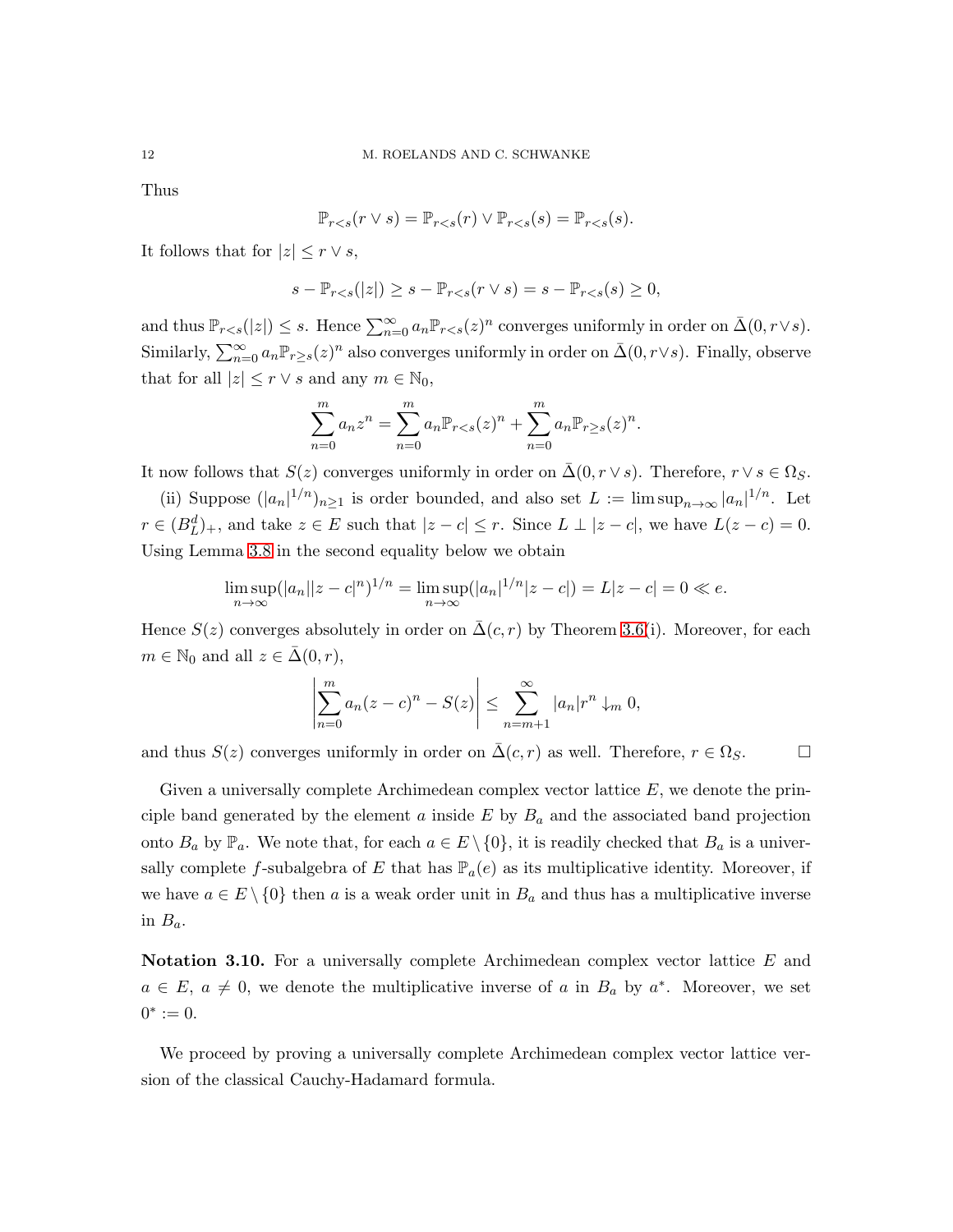**Theorem 3.11 (Cauchy-Hadamard).** Let E be a universally complete Archimedean complex vector lattice, and let  $S(z) := \sum_{n=0}^{\infty} a_n(z-c)^n$  be a power series on E.

- (i) If  $(|a_n|^{1/n})_{n\geq 1}$  is order bounded then for  $L := \limsup_{n\to\infty} |a_n|^{1/n}$  we have that  $\mathbb{P}_L(\Omega_S)$  is order bounded and  $L^* = \sup$  $r{\in}\Omega_S$  $\mathbb{P}_L(r)$ .
- (ii) If  $\Omega_S$  is order bounded then  $(\mathbb{P}_{\rho_S}(|a_n|^{1/n}))_{n\geq 1}$  is order bounded and furthermore we have  $\limsup_{n\to\infty} \mathbb{P}_{\rho_S}(|a_n|^{1/n}) = \rho_S^*$ .
- (iii)  $(|a_n|^{1/n})_{n\geq 1}$  is order bounded and  $L := \limsup_{n\to\infty} |a_n|^{1/n}$  is a weak order unit if and only if  $\Omega_S$  is order bounded and  $\rho_S$  is a weak order unit. In either case, we have  $L^{-1} = \rho_S$ .
- (iv)  $\limsup_{n\to\infty} |a_n|^{1/n} = 0$  if and only if  $\Omega_S = E_+$ .

*Proof.* (i) Suppose  $(|a_n|^{1/n})_{n\geq 1}$  is order bounded and set  $L := \limsup_{n\to\infty} |a_n|^{1/n}$ . If  $L = 0$ then statement (i) trivially holds, so we can assume  $L \neq 0$ . Let  $0 \leq \epsilon < 1$ , and suppose  $z \in E$  satisfies  $|z - c| \leq \epsilon L^*$ . Using Lemma 3.8 in the second equality, we obtain

$$
\limsup_{n \to \infty} |a_n(z - c)^n|^{1/n} = \limsup_{n \to \infty} (|a_n|^{1/n} |z - c|) \le \epsilon \limsup_{n \to \infty} (|a_n|^{1/n} L^*)
$$

$$
= \epsilon L L^* = \epsilon \mathbb{P}_L(e) \ll e.
$$

It follows from Theorem 3.6(i) that  $S(z)$  converges absolutely in order on  $\bar{\Delta}(c, \epsilon L^*)$ . Since E is order Cauchy complete, we know that  $S(z)$  converges in order on  $\bar{\Delta}(c, \epsilon L^*)$ . Moreover, for any  $z \in \bar{\Delta}(c, \epsilon L^*)$ , we have

$$
\left|\sum_{n=0}^{m} a_n(z-c)^n - S(z)\right| \leq \sum_{n=m+1}^{\infty} |a_n| (\epsilon L^*)^n \downarrow_m 0,
$$

showing that  $S(z)$  converges uniformly in order on  $\bar{\Delta}(c, \epsilon L^*)$ . Hence  $\epsilon L^* \in \Omega_S$ . Next let  $r \in \Omega_S$  be arbitrary. Then by Lemma 3.8 we have

$$
\limsup_{n \to \infty} \left( |a_n|^{1/n} r \right) = Lr,
$$

and we also know that  $Lr \leq e$  from Theorem 3.6(ii). Thus  $L\mathbb{P}_L(r) \leq \mathbb{P}_L(e)$ , and hence  $\mathbb{P}_L(r) \leq L^*$  for all  $r \in \Omega_S$ . Hence  $\mathbb{P}_L(\Omega_S)$  is order bounded. Set

$$
\rho'_S := \sup_{r \in \Omega_S} \mathbb{P}_L(r).
$$

Then  $\rho'_S \leq L^*$ . Moreover, since  $\epsilon L^* \leq \rho'_S$  holds for all  $0 \leq \epsilon < 1$ , we also have  $L^* \leq \rho'_S$ .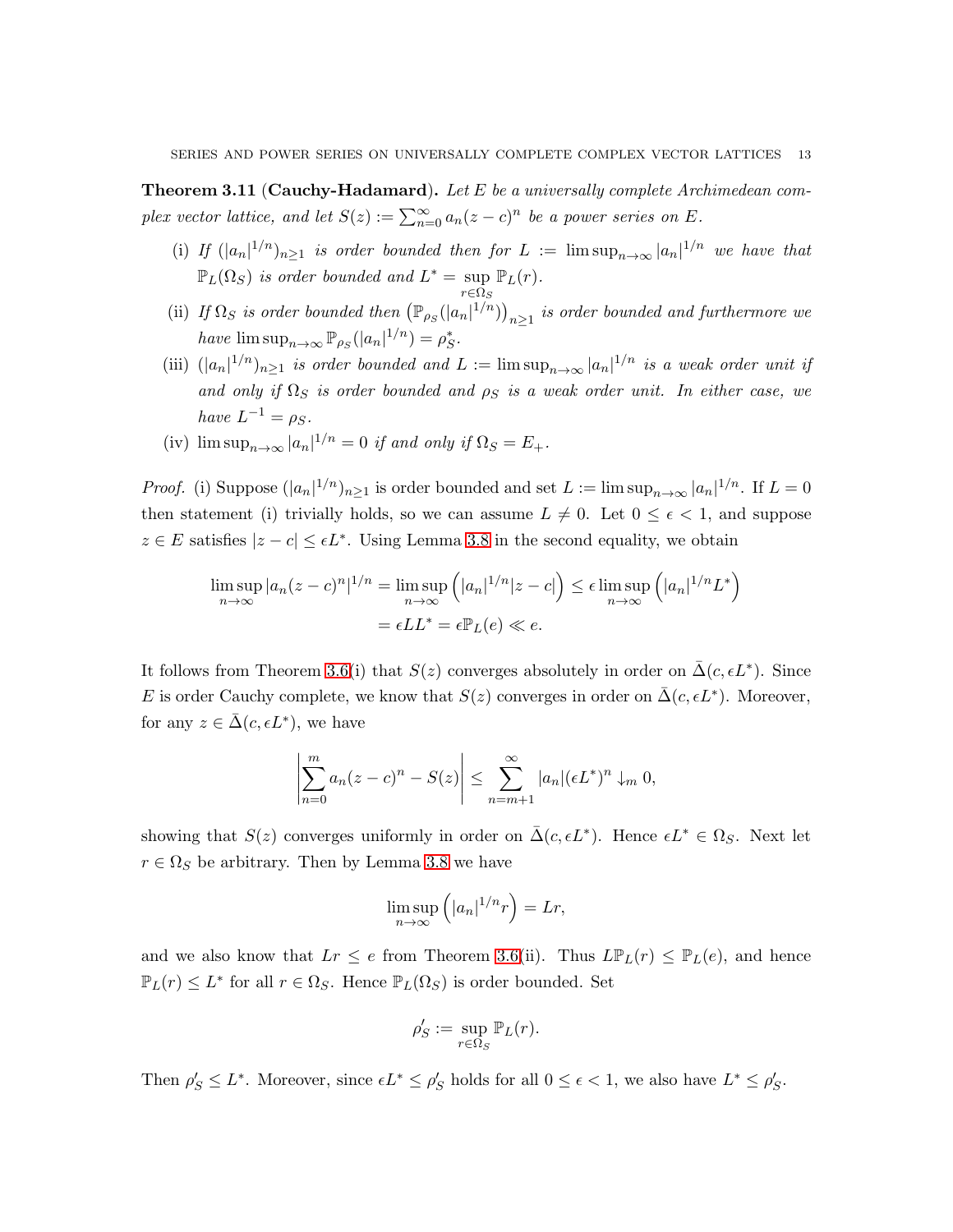(ii) Next suppose  $\Omega_S$  is order bounded. If  $\rho_S = 0$  then statement (ii) of the theorem is trivial, so we can assume that  $\rho_S > 0$ . Let  $r \in \Omega_S$ . By Theorem 3.6(ii), we know

$$
\limsup_{n \to \infty} (|a_n|^{1/n} r) \le e.
$$

Thus there exists a sequence  $p_m \downarrow 0$  such that

$$
\sup_{n \ge m} (|a_n|^{1/n} r) = \sup_{n \ge m} (|a_n|^{1/n} r) - \lim_{n \to \infty} (|a_n|^{1/n} r) + \lim_{n \to \infty} (|a_n|^{1/n} r)
$$
  

$$
\le p_m + e
$$

holds for each  $m \in \mathbb{N}$ . Thus for every  $m \in \mathbb{N}$  and all  $n \geq m$ , it follows from Lemma 3.8 that

$$
|a_n|^{1/n} \rho_S = \sup_{r \in \Omega_S} \{|a_n|^{1/n} r\} \le p_m + e,
$$

and hence

$$
\mathbb{P}_{\rho_S}(|a_n|^{1/n})\rho_S \leq \mathbb{P}_{\rho_S}(p_m) + \mathbb{P}_{\rho_S}(e).
$$

Thus we obtain

$$
\sup_{n\geq m}\mathbb{P}_{\rho_S}(|a_n|^{1/n})\leq \mathbb{P}_{\rho_S}(p_m)\rho_S^*+\rho_S^*,
$$

showing that  $(\mathbb{P}_{\rho_S}(|a_n|^{1/n}))_{n\geq 1}$  is order bounded. Taking  $m \to \infty$ , we see that

$$
L' := \limsup_{n \to \infty} \mathbb{P}_{\rho_S}(|a_n|^{1/n}) \le \rho_S^*.
$$

Next applying Proposition 3.9 (ii) to the power series

$$
R(w) = \sum_{n=0}^{\infty} \mathbb{P}_{\rho_S}(a_n) (w - \mathbb{P}_{\rho_S}(c))^n
$$

on  $B_{\rho_S}$ , we have  $(B_{L'}^d)_{+} \subseteq \Omega_R$ , where  $B_{L'}$  is the principal band generated by L' inside  $B_{\rho_S}$ . We next prove that  $\Omega_R \subseteq \Omega_S$ . To this end, let  $r \in \Omega_R$ . Then  $R(w)$  converges uniformly in order on  $\bar{\Delta}(\mathbb{P}_{\rho_S}(c), r)$ . To show that  $r \in \Omega_S$ , suppose  $z \in E$  satisfies  $|z - c| \leq r$ . Then  $z - c \in B_{\rho_S}$ , and thus for every  $n \in \mathbb{N}$  we have that  $a_n(z - c)^n \in B_{\rho_S}$  as well. Hence for each  $m \in \mathbb{N}$  we have

$$
\sum_{n=1}^{m} a_n (z - c)^n = \sum_{n=1}^{m} \mathbb{P}_{\rho_S}(a_n) (\mathbb{P}_{\rho_S}(z) - \mathbb{P}_{\rho_S}(c))^n.
$$

Next let  $p_m \downarrow 0$  satisfy

$$
\sup_{w \in \bar{\Delta}(\mathbb{P}_{\rho_S}(c), r)} \left| \sum_{n=0}^m \mathbb{P}_{\rho_S}(a_n) (w - \mathbb{P}_{\rho_S}(c))^n - R(w) \right| \leq p_m \quad (m \in \mathbb{N}_0).
$$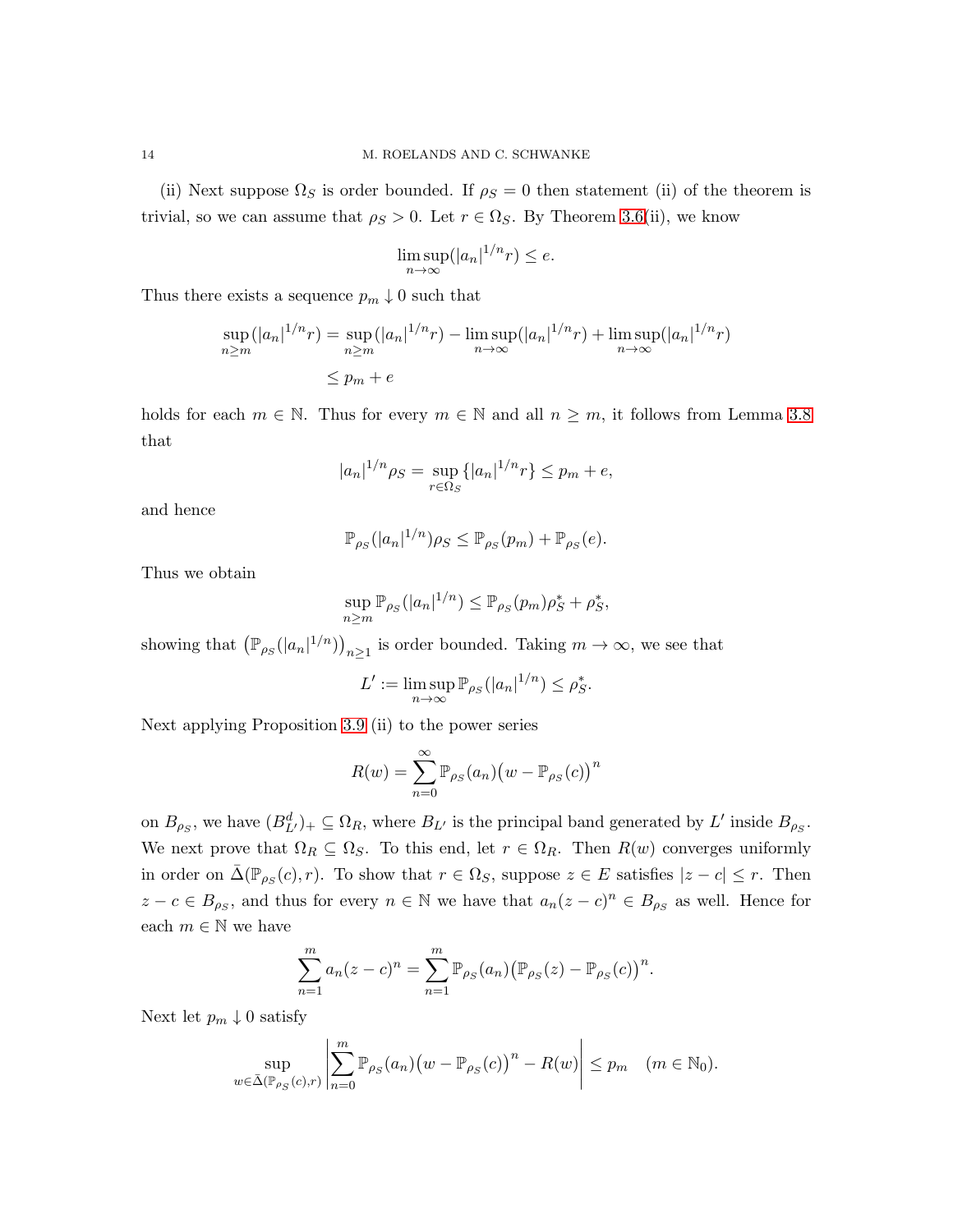Then

$$
\left| \sum_{n=1}^{m} a_n (z - c)^n - \left( R(\mathbb{P}_{\rho_S}(z)) - \mathbb{P}_{\rho_S}(a_0) \right) \right| = \left| \sum_{n=0}^{m} \mathbb{P}_{\rho_S}(a_n) (\mathbb{P}_{\rho_S}(z) - \mathbb{P}_{\rho_S}(c))^n - R(\mathbb{P}_{\rho_S}(z)) \right|
$$
  

$$
\leq \sup_{w \in \bar{\Delta}(\mathbb{P}_{\rho_S}(c), r)} \left| \sum_{n=0}^{m} \mathbb{P}_{\rho_S}(a_n) (w - \mathbb{P}_{\rho_S}(c))^n - R(w) \right| \leq p_m,
$$

and hence  $S(z)$  converges uniformly in order on  $\bar{\Delta}(c, r)$ , where we have

$$
S(z) = R(\mathbb{P}_{\rho_S}(z)) - \mathbb{P}_{\rho_S}(a_0) + a_0.
$$

This shows that  $r \in \Omega_S$ , and thus we obtain  $(B_{L'}^d)_+ \subseteq \Omega_S$ . Noting that  $\Omega_S$  is order bounded, we see that L' is a weak order unit in  $B_{\rho_S}$ . Applying (i) to the space  $B_{\rho_S}$ , we have that  $L' = \rho_S^*$ .

(iii) Suppose  $(|a_n|^{1/n})_{n\geq 1}$  is order bounded and that  $L := \limsup_{n\to\infty} |a_n|^{1/n}$  is a weak order unit. It follows from (i) that  $\Omega_S$  is order bounded, that  $\rho_S$  is a weak order unit and that  $L^{-1} = \rho_S$ . Conversely, if  $\Omega_S$  is order bounded and  $\rho_S$  is a weak order unit then it follows from (ii) that the sequence  $(|a_n|^{1/n})_{n\geq 1}$  is order bounded and that  $L := \limsup_{n\to\infty} |a_n|^{1/n}$ is a weak order unit that satisfies  $L^{-1} = \rho_S$ .

(iv) Suppose  $L := \limsup_{n \to \infty} |a_n|^{1/n} = 0$ . Then  $E_+ = (B_L^d)_+ \subseteq \Omega_S$  by Proposition 3.9 (ii), and thus  $\Omega_S = E_+$ . Conversely, if  $\Omega_S = E_+$  then Theorem 3.6(ii) and the fact that  $ne \in \Omega_S$  for all  $n \in \mathbb{N}$  imply that  $S(ne + c)$  converges in order, that L exists in E, and that  $nL \leq e$  for all  $n \in \mathbb{N}$ . By the Archimedean property of E, we conclude that  $L = 0$ .

In the classical theory of power series, Abel's theorem relates the limit of a power series to its series of coefficients. Given that the tools used in the classical theorem of Abel are elementary in nature, it is not surprising that the proof of this theorem (see e.g.  $[1,$ Section 2.5]) adapts to a more general version in universally complete Archimedean complex vector lattices.

**Proposition 3.12 (Abel's Theorem).** Let  $E$  be a universally complete Archimedean complex vector lattice, and assume that  $S(z) := \sum_{n=0}^{\infty} a_n z^n$  is a power series with radius of convergence e. Suppose  $\sum_{n=0}^{\infty} a_n$  converges in order. Then for any sequence  $(z_k)_{k\geq 0}$  in E such that

- (i)  $z_k \rightarrow e$ ,
- (ii) for each  $k \in \mathbb{N}_0$  we have  $|z_k| \ll e$ , and
- (iii) the set  $\{|e-z_k|(e-|z_k|)^{-1}:k\in\mathbb{N}_0\}$  is order bounded,

we have  $S(z_k) \to S(e)$ .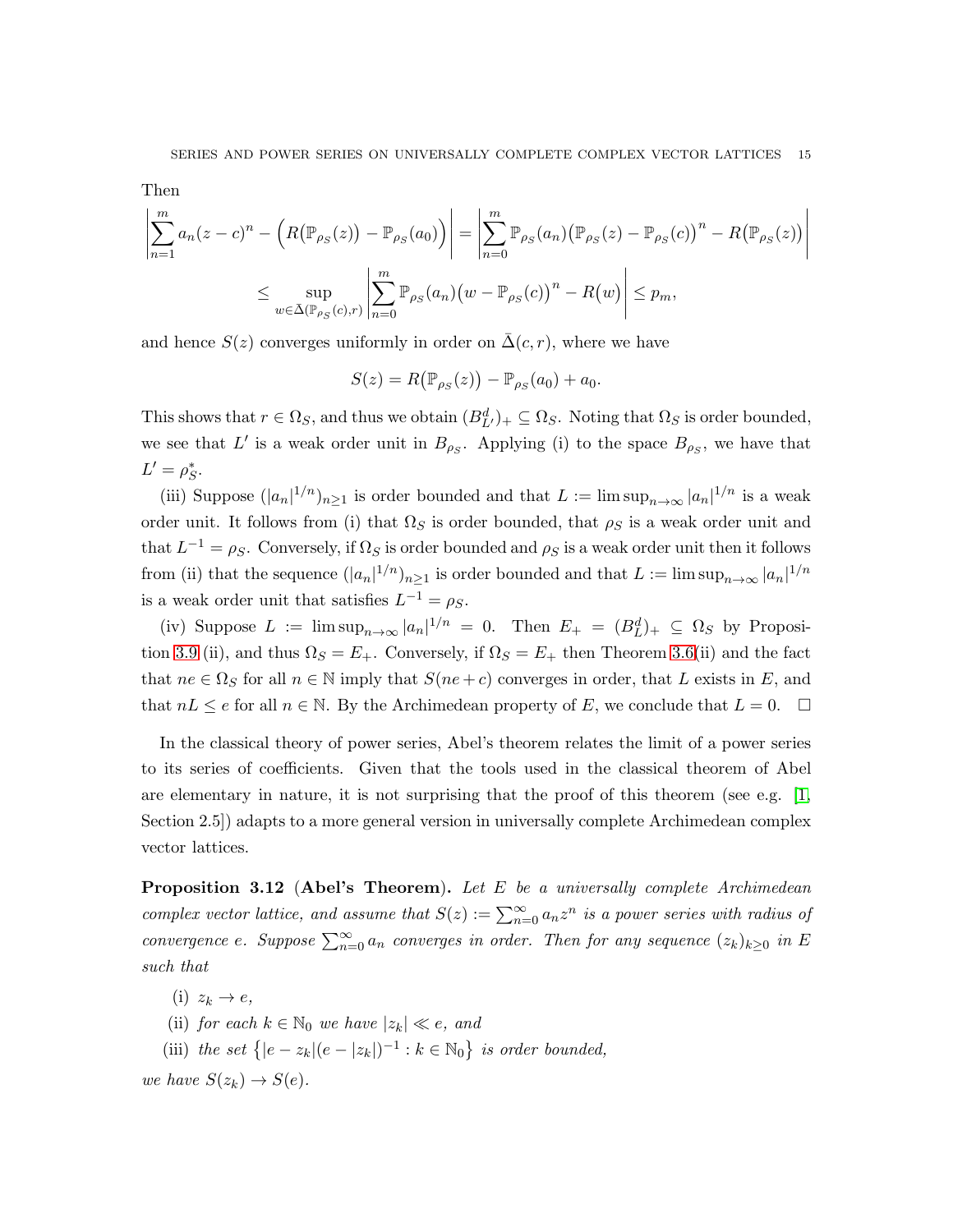*Proof.* First suppose that  $\sum_{n=0}^{\infty} a_n = 0$ . Set  $s_m = \sum_{n=0}^{m} a_n$  for each  $m \in \mathbb{N}_0$ . Since  $s_m \to 0$ , there exists a sequence  $p_m \downarrow 0$  such that  $|s_m| \leq p_m$  for all  $m \in \mathbb{N}_0$ . Using summation by parts, we obtain

$$
\sum_{n=0}^{m} a_n z^n = (e - z) \left( \sum_{n=0}^{m-1} s_n z^n \right) + s_m z^m.
$$

Hence, for any  $r \in \Omega_S$  and all  $z \in \Delta(0, r)$  we have

$$
\left| \sum_{n=0}^{m} a_n z^n - (e - z) \left( \sum_{n=0}^{m-1} s_n z^n \right) \right| \le |s_m| |z|^m \le |s_m| \le p_m,
$$

and so

$$
S(z) = (e - z) \sum_{n=0}^{\infty} s_n z^n.
$$

Next let  $(z_k)_{k\geq 0}$  be a sequence satisfying  $(i)$ ,  $(ii)$ , and  $(iii)$  above, and say  $|e-z_k| \leq q_k$ for each  $k \in \mathbb{N}_0$ , with  $q_k \downarrow 0$ . Let  $v \in E_+$  be an upper bound of the set

$$
\{|e - z_k|(e - |z_k|)^{-1} : k \in \mathbb{N}_0\},\
$$

and let  $m \in \mathbb{N}_0$  be arbitrary. Then for each  $k \in \mathbb{N}_0$ , we obtain from Lemma 3.5 that

$$
|S(z_k)| \le |e - z_k| \sum_{n=0}^m |s_n||z_k|^n + |e - z_k| \sum_{n=m+1}^\infty |s_n||z_k|^n
$$
  

$$
\le q_k \sum_{n=0}^m |s_n| + p_{m+1}|e - z_k|(e - |z_k|)^{-1}
$$
  

$$
\le q_k \sum_{n=0}^m |s_n| + p_{m+1}v.
$$

Thus  $(|S(z_k)|)_{k\geq 1}$  is order bounded. Furthermore, using Lemma 3.8 in the last equality below, we obtain

$$
0 \le \limsup_{k \to \infty} |S(z_k)| = \inf_{p \ge 1} \left( \sup_{k \ge p} |S(z_k)| \right) \le \inf_{p \ge 1} \left\{ q_p \left( \sum_{n=0}^m |s_n| \right) + p_{m+1} v \right\} = p_{m+1} v.
$$

Letting  $m \to \infty$  shows that  $\limsup_{k \to \infty} |S(z_k)| = 0$ . Hence  $\liminf_{k \to \infty} |S(z_k)| = 0$ , and by [19, Theorem 12.7], we have  $S(z_k) \rightarrow 0 = S(e)$ .

More generally, assume  $\sum_{n=0}^{\infty} a_n = a$  for some  $a \in E$ . Define a power series on E by  $S'(z) := \sum_{n=0}^{\infty} a'_n z^n$ , where  $a'_0 := a_0 - a$  and  $a'_n := a_n$  for all  $n \in \mathbb{N}$ . Then  $\sum_{n=0}^{\infty} a'_n = 0$ , and by the argument above,  $S'(z_k) \to 0$ . This however is equivalent to  $S(z_k) \to a = S(e)$ .  $\Box$ 

Note that  $e$  in Proposition 3.12 can be replaced by any positive weak order unit in  $E$ .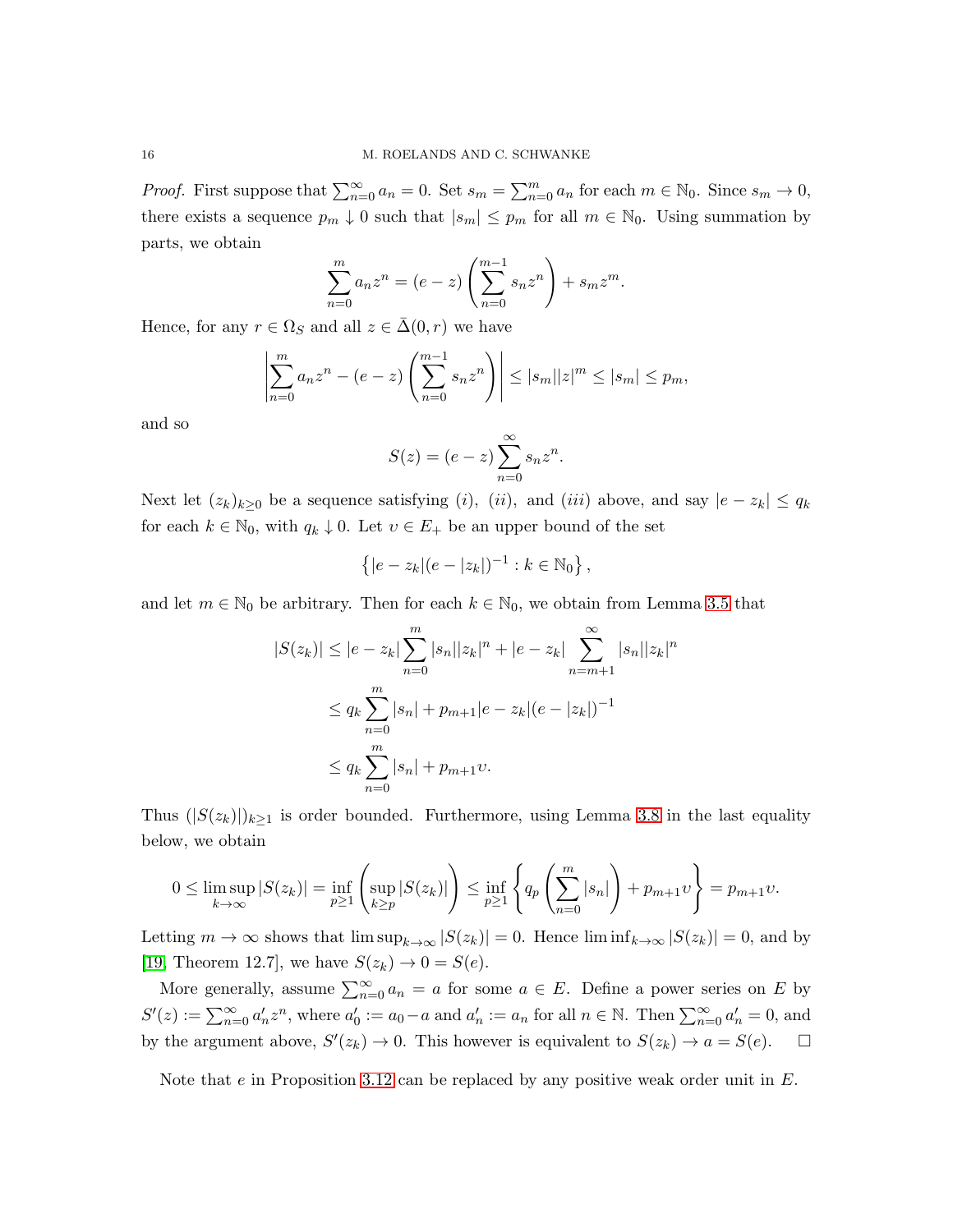**Corollary 3.13.** Let  $S(z) := \sum_{n=0}^{\infty} a_n z^n$  be a power series on a universally complete Archimedean complex vector lattice E with radius of convergence  $\rho_S$  which is a weak order unit. Suppose  $S(\rho_S)$  converges in order, and assume that  $(z_k)_{k>0}$  is a sequence in E such that

- (i)  $z_k \rightarrow \rho_S$ ,
- (ii) for each  $k \in \mathbb{N}_0$  we have  $|z_k| \ll \rho_S$ , and
- (iii) the set  $\{|\rho_S z_k|(\rho_S |z_k|)^{-1} : k \in \mathbb{N}_0\}$  is order bounded.

Then  $S(z_k) \rightarrow S(\rho_S)$ .

*Proof.* Consider the power series  $S'(z) = \sum_{n=0}^{\infty} a_n \rho_S^n z^n$ . By using Lemma 3.8 as well as Theorem 3.11(iii), we obtain

$$
\limsup_{n \to \infty} |a_n|^{1/n} \rho_S = \left( \limsup_{n \to \infty} |a_n|^{1/n} \right) \rho_S = e.
$$

Hence, by Theorem 3.11(iii) again, we conclude that  $\rho_{S'} = e$ . Furthermore, note that  $S'(e)$ converges in order. Next note that the sequence  $(\rho_S^{-1})$  $(S^{-1}z_k)_{k\geq 0}$  satisfies the hypotheses  $(i), (ii),$ and  $(iii)$  in the statement of Proposition 3.12. By Proposition 3.12, we obtain

$$
S(z_k) = S'(\rho_S^{-1} z_k) \to S'(e) = S(\rho_S).
$$

Acknowledgment. This research was partially supported by the Claude Leon Foundation and by the DST-NRF Centre of Excellence in Mathematical and Statistical Sciences (CoE-MaSS) (second author). Opinions expressed and conclusions arrived at are those of the authors and are not necessarily to be attributed to the CoE-MaSS.

#### **REFERENCES**

- [1] Lars V. Ahlfors, *Complex analysis*, third ed., McGraw-Hill Book Co., New York, 1978, An introduction to the theory of analytic functions of one complex variable, International Series in Pure and Applied Mathematics.
- [2] C. D. Aliprantis and O. Burkinshaw, *Positive Operators*, Academic Press, Orlando, 1985.
- [3] Y. Azouzi, *Square Mean Closed Real Riesz Spaces*, Thesis, Tunis, 2008.
- [4] Y. Azzouzi, K. Boulabiar, and G. Buskes, *The de Schipper formula and squares of Riesz spaces*, Indag. Math. (N.S.) 17 (2006), no. 4, 479–496.
- [5] F. Beukers, C. Huijsmans, and B. de Pagter, *Unital embedding and complexification of f-algebras*, Math Z. 183 (1983), no. 1, 131–144.
- [6] F. Beukers and C. B. Huijsmans, *Calculus in* f*-algebras*, J. Austral. Math. Soc. Ser. A 37 (1984), no. 1, 110–116.